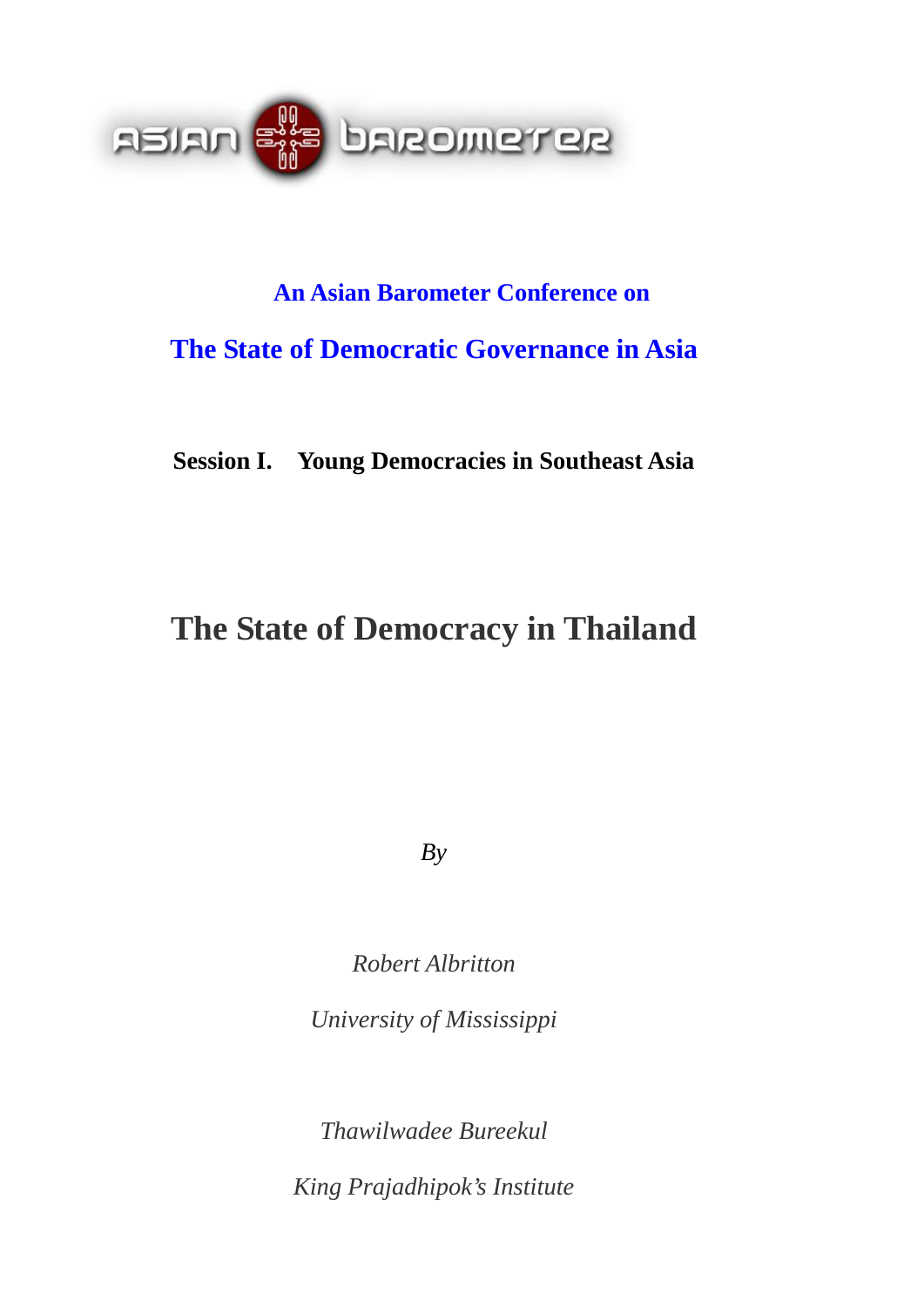### **The State of Democracy in Thailand**

**Robert B. Albritton University of Mississippi** 

#### **Thawilwadee Bureekul King Prajadhipok's Institute**

Most scholars agree that consolidation of democracy requires mass approval in order to sustain this form of government. Even overwhelming support for democracy among peoples of developing nations, however, cannot guarantee democracy in the face of determined elites who have access to instruments of military power (Linz and Stepan, 2001). The military, after fifteen years of democracy, overturned a democratically-elected government in Thailand on September 19, 2006, as in 1991, on the pretext of "corruption in government." Whether "corruption" warranted such a drastic remedy has yet to be determined, $<sup>1</sup>$  $<sup>1</sup>$  $<sup>1</sup>$  but what is clear is that the Thai aristocracy is still willing to sacrifice</sup> democracy when they find control of government slipping from their grasp.

 The aristocracy was willing to tolerate a ban on all political activities, including meetings of political parties, assemblies of more than five people, and restrictions on the news media – specifically bans on criticism of the regime and reporting on activities of Thaksin Shinawatra, deposed Prime Minister - all measures that far exceeded actions for which the Thaksin regime was severely criticized. The bankroller for the so-called People's Alliance for Democracy (PAD), Sondhi Limtongkul, argued that suppression of individual rights should be acceptable in order to rid the government of all remaining vestiges of the Thaksin regime. Although a semblance of democracy was restored after

<span id="page-1-0"></span> $1$  Much is always made of the distribution of money during elections. There is, however, no hard evidence that such practices change election outcomes.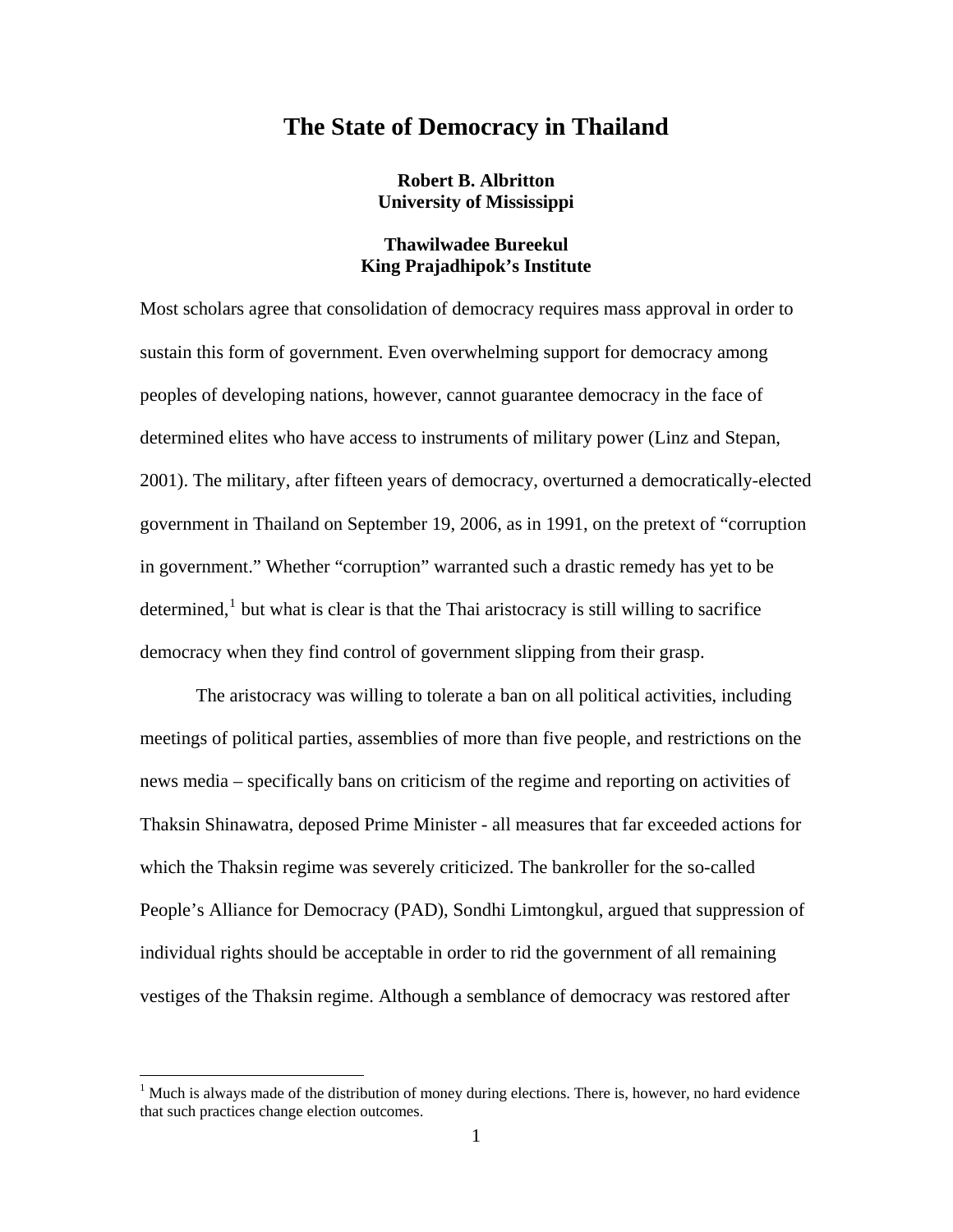elections in 2007, the new regime is governed by a constitution drafted, essentially, by a junta-appointed drafting committee, adopted in a popular referendum. $<sup>2</sup>$  $<sup>2</sup>$  $<sup>2</sup>$ </sup>

 Although a small majority endorsed the new constitutional draft, it passed with less than 60 percent support, furthered by army coercion outside Bangkok plus the threat that if it did not pass, the junta-appointed government would continue to govern. The latter threat was a compelling reason for many voters who wearied of constraints on media communication and the imposition of martial law in much of the countryside outside Bangkok. Even so, the Northeastern Region, the largest rural population area in Thailand, rejected the Constitution of 2007.

 Explanations of sources of the coup are controversial and complex. Our analysis, however, argues that support for the coup is rooted in historical and cultural factors dating to the overthrow of the absolute Thai monarchy in 1932 (Albritton and Bureekul, 2008). Consequently, this paper approaches the evaluation of Thai democracy in two ways. First, it offers an evaluation of the "quality" of Thai democracy at the time of the coup, as defined by Diamond and Molino (2008). This discursion helps to ascertain the status of democracy at the time of the coup and allows inferences as to the justification of such an extreme remedy for whatever problems might have plagued the Thai polity. Next, the paper addresses long-standing cleavages in Thai society and culture that play themselves out in conflicts between the traditional Thai aristocracy and Thai mass publics, offering insights into the sudden turn away from democracy after a fifteen-year period of consolidation, as well as prospects for the future of democracy in Thailand.

<span id="page-2-0"></span> $2$  Once again, the anti-government movements have taken to the streets against constitutional revision. Although initial draft revisions were defeated in the Parliament, the anti-government movements now demand resignation of the government itself. The conflict is clearer, now, with anti-government speeches alluding to "the defence of the monarchy, alleging that the constitutional amendments would subvert and overthrow the traditional pillars of the Thai state." (Thitinan Pongsudhirak, Bangkok Post, 5/30/2008)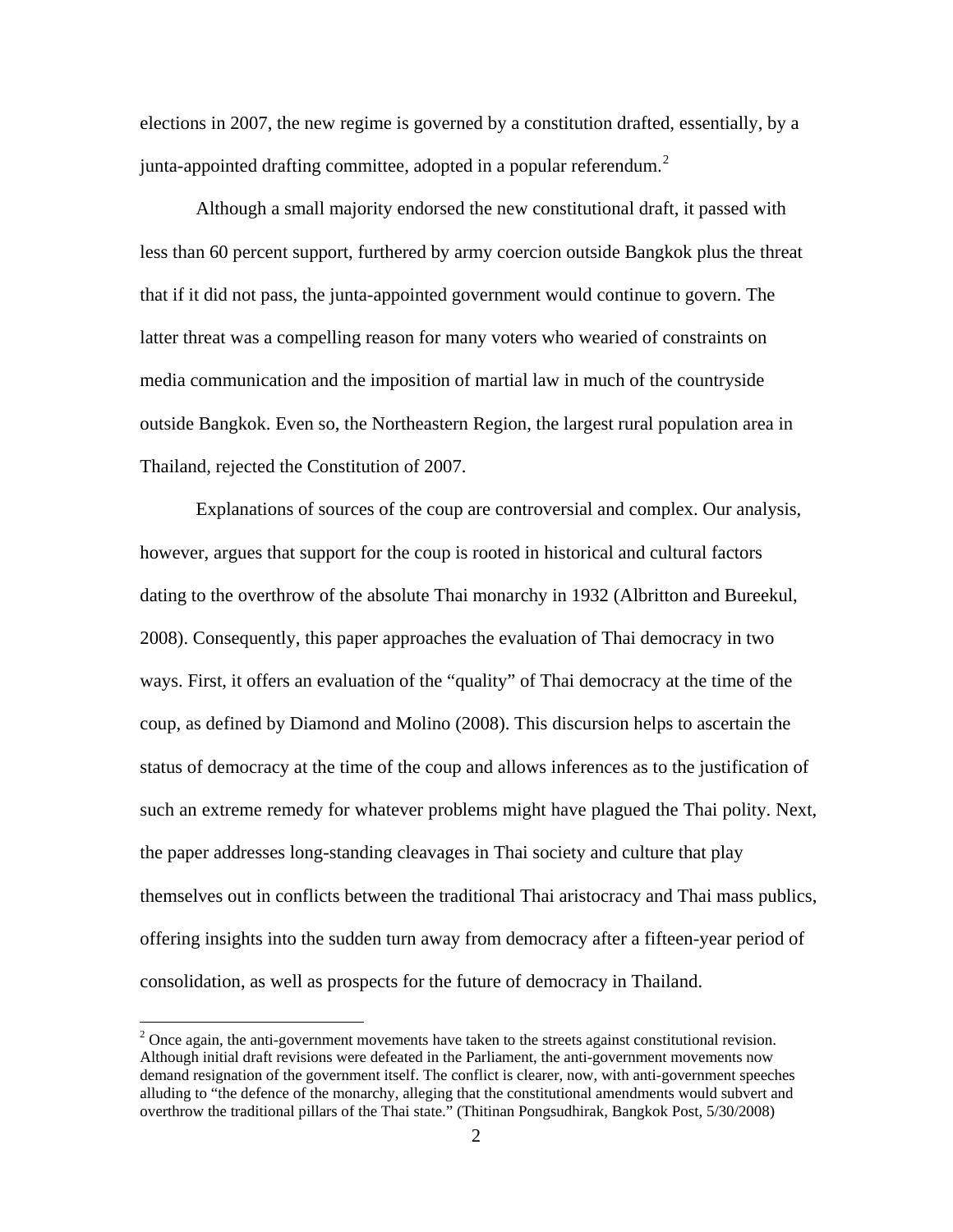What does the furor in the streets portend for Thai democracy? Diamond and Molino suggest that in order for a nation to be considered a "democracy," there must be: "1) universal adult suffrage; 2) recurring free, competitive, and fair elections; 3) more than one serious political party; 4) alternative sources of information;" and 5) formal, democratic institutions unconstrained by powers that are not directly accountable to the people.(3) Any reasonable and fair assessment of Thai polity and politics indicates that Thailand more than met all of these requirements, except during the period of dominance by the military regime from the time of the junta, beginning in September 2006, until 2008, when a newly elected government was installed.<sup>[3](#page-3-0)</sup> This means that for at least fifteen years, Thailand met all Diamond and Molino's minimum requirements for democracy.

 There are, of course, many ways of defining a "quality" democracy, but Diamond and Molino appear to define it as rooted primarily in the "degree of customer satisfaction with it, regardless of how it is produced or its actual content."(4) This is a reasonable measure of democracy; government "by the people" should result in satisfaction of the people above all else. Diamond and Molino then identify eight dimensions on which democracies vary, five of which are procedural (rule of law, participation, competition, and both vertical and horizontal accountability). There are two additional dimensions that are primarily substantive: respect for civil and political freedoms, and progressive implementation of greater political, social, and economic equality. (5)

 No single poll addresses all the indicators of these dimensions, but two nationwide polls of Thai attitudes toward democracy (Asian Barometer, 2002 and 2006)

<span id="page-3-0"></span> $3$  During the abortive parliamentary elections of 2006, our poll showed that 77.9 percent of respondents considered the elections essentially free and fair.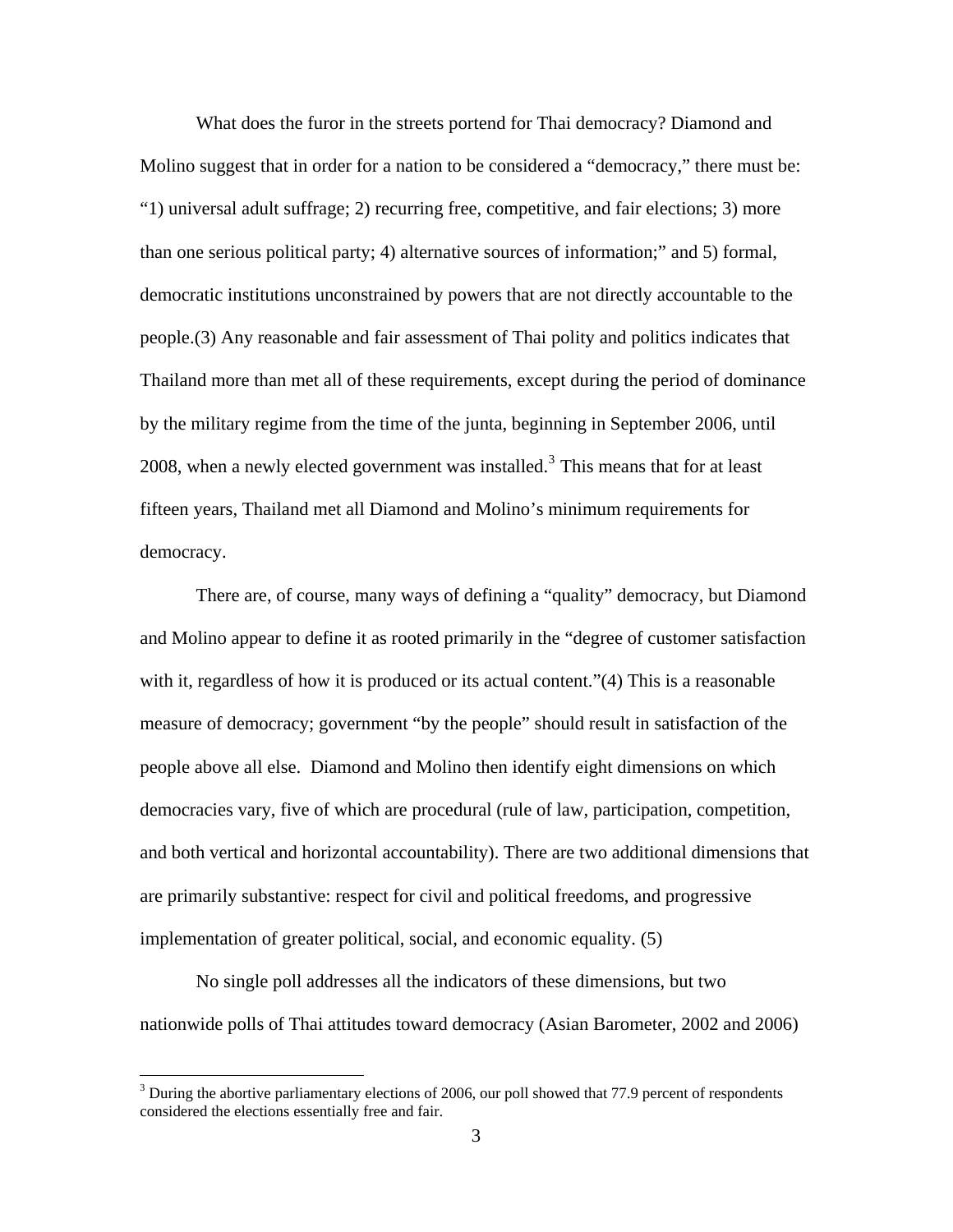occurred approximately one year after the first government under the Constitution of 1997 began to govern and in April-May 2006, just four months prior to the coup, shed light on the status of progress toward democracy and public opinion at the time of the coup. Although we compare data across the two polls, it is important to be aware that the 2006 poll was taken in the midst of ongoing social tensions leading to the military takeover of government. Keeping this context in mind, we are in a position to ask about political conditions that may have led to, or even justified a coup. In essence, we are asking about public perceptions of the quality of democracy just prior to the coup and, whatever the conditions, attempting to understand the overthrow of a democratically elected government in a society overwhelmingly committed to belief in democratic government.

#### **Commitment to Democracy**

The data in Table 1 indicate clear commitments of Thai respondents to democracy as they experience it in Thailand. Both in 2002 and 2006, satisfaction with democracy is very high. Even under conditions of social and political tension leading to the coup, 83.8 percent expressed satisfaction with the way democracy works in Thailand. Even more remarkable, however, is the fact that just four months prior to the coup, 81.8 percent expressed satisfaction with the Thaksin government.

**\_\_\_\_\_\_\_\_\_\_\_\_\_\_\_\_\_\_\_\_\_\_\_\_\_\_\_\_\_\_\_\_\_\_\_\_\_\_\_\_\_\_\_\_\_\_\_\_\_\_\_\_\_\_\_\_\_\_\_\_\_\_\_\_\_\_\_\_\_\_\_\_** 

|                                     | 2002 | 2006 |
|-------------------------------------|------|------|
| Percent satisfied or very satisfied |      |      |
| with the way democracy works        |      |      |
| in Thailand                         | 90.5 | 83.8 |
| Percent satisfied or very satisfied |      |      |
| with the Thaksin regime             | 89.5 | 81.8 |
|                                     |      |      |

| Table 1: Satisfactions with and Commitments to Democracy, 2002 and 2006, |  |  |
|--------------------------------------------------------------------------|--|--|
| $N = 1546$                                                               |  |  |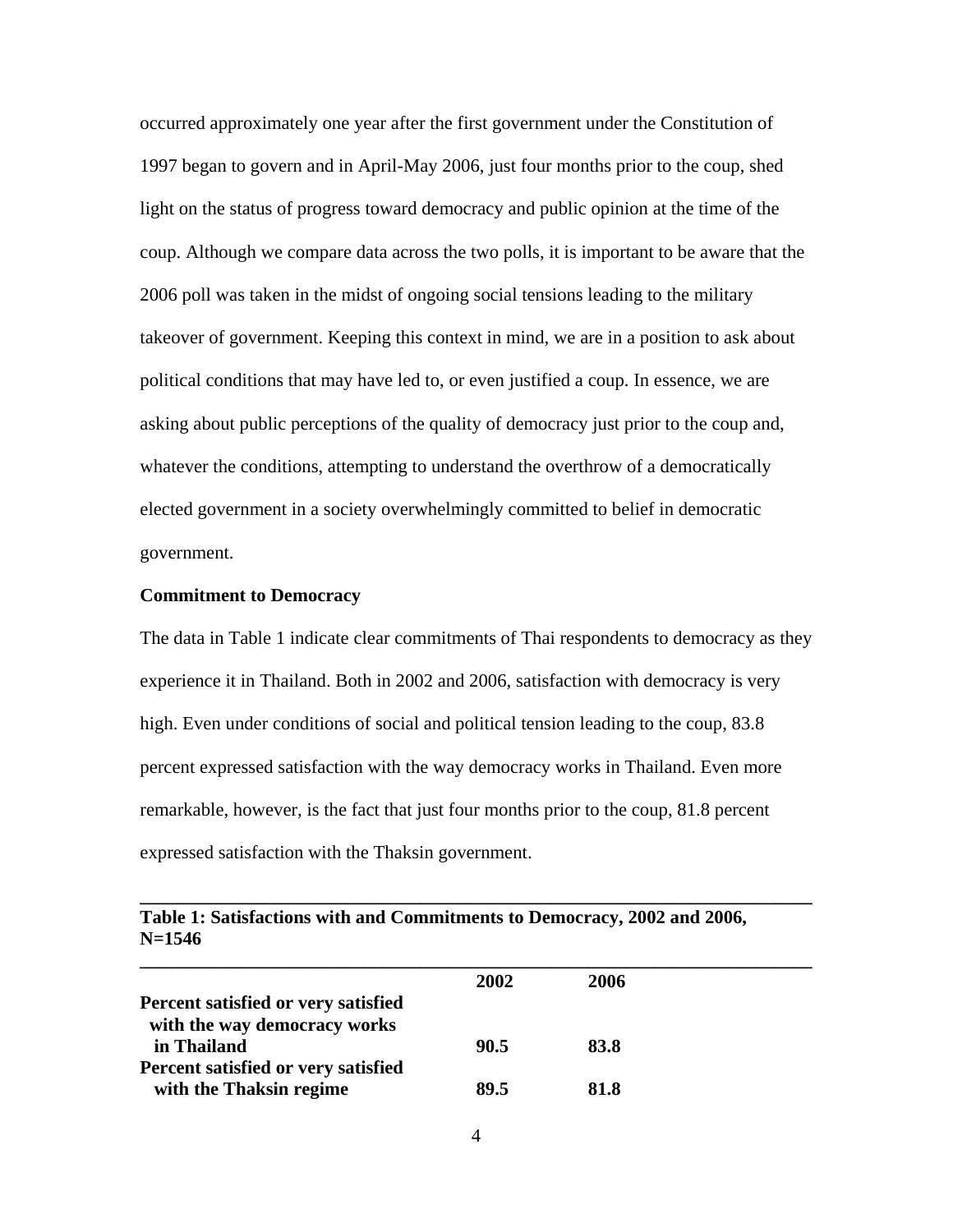| Mean rating of democracy under                       |      |      |  |
|------------------------------------------------------|------|------|--|
| the present government                               | 8.22 | 7.48 |  |
| $(1-10 scale)$                                       |      |      |  |
| Mean score on desire for democracy<br>$(1-10 scale)$ | 9.33 | 8.75 |  |
| Mean score on "suitability" of                       |      |      |  |
| democracy for Thailand                               | 8.31 | 8.75 |  |
| $(1-10 scale)$                                       |      |      |  |
|                                                      |      |      |  |

 Even by April-June of 2006, the data indicate high levels of "consumer satisfaction" with the status of democracy in Thailand. These levels of commitment to democracy are based on indicators of the quality of democracy as Diamond and Molino suggest. Here, however, it is important to note that the relevant data come from the later poll, 2006, taken just a few months before democratic government was suppressed by a military and bureaucratic coup.

#### **Quality of Democracy**

A similar poll, taken in 2005 at the time of parliamentary elections, shows high evaluations of the government in a variety of policy areas. Table 2 shows that over 70 percent of respondents rated government performance as "good" or "very good' in every category. The highest ratings are found in the health care sector. This is probably a consequence of the very popular program creating access to health care for 30 Baht (approximately \$.30), a very low cost to the consumer. The program is so popular that virtually all politicians applaud it, and the major opposition party actually urged that the cost be reduced to zero, as a strategy to trump the popularity of the leading political party, the People's Power Party. The junta-led government then adopted the zero-cost proposal.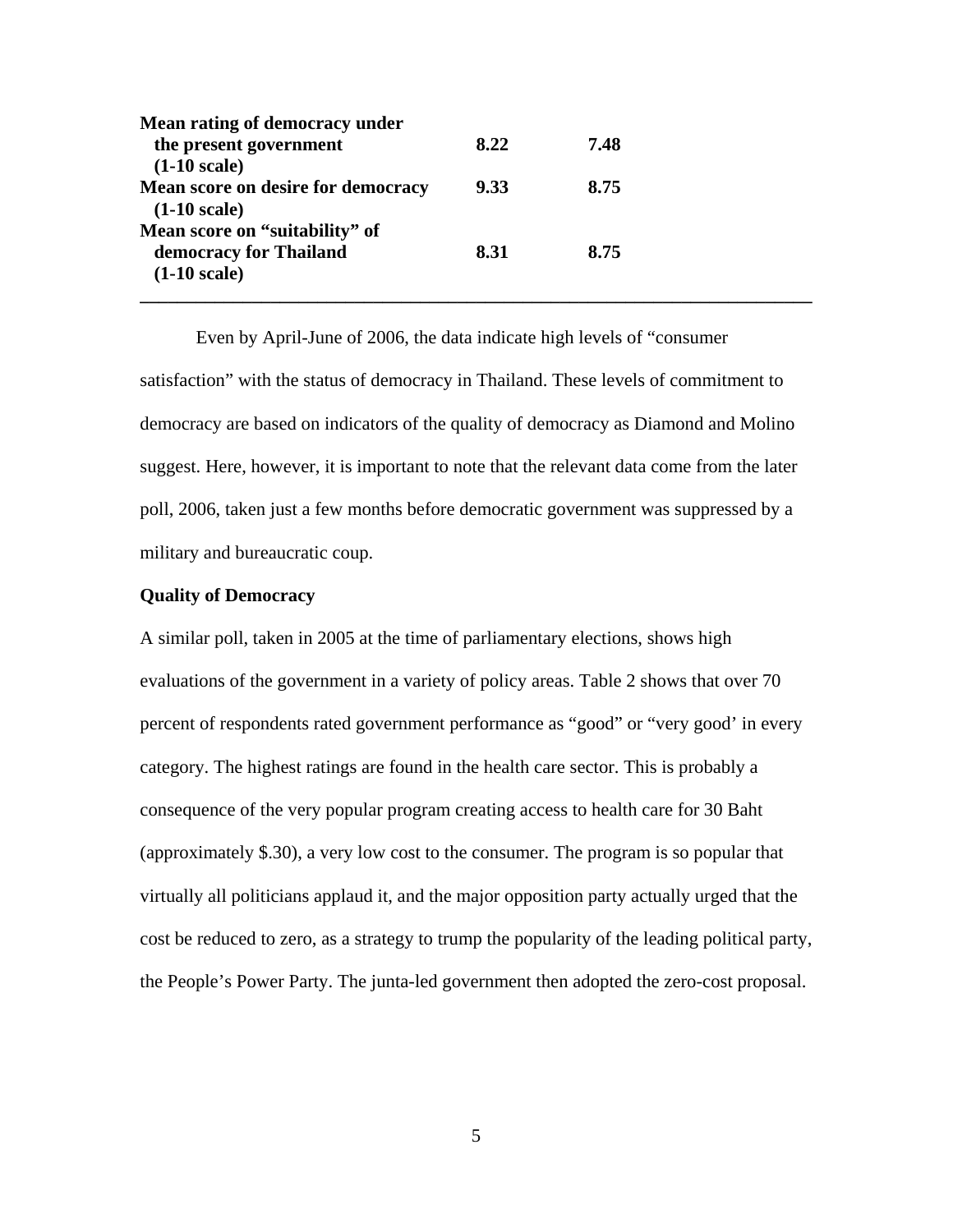|                       | Very bad   | <b>Bad</b>  |      | Good Very good |
|-----------------------|------------|-------------|------|----------------|
| <b>Economy</b>        | 0.6        | 12.6        | 63.7 | 23.2           |
| <b>Education</b>      | 1.3        | 13.5        | 67.8 | 17.5           |
| <b>Employment</b>     | <b>2.0</b> | 22.8        | 62.0 | 13.2           |
| <b>Poverty</b>        | 3.3        | 24.3        | 55.8 | 16.7           |
| <b>Health care</b>    | 1.1        | 9.6         | 62.4 | 26.9           |
| <b>Crime</b>          | <b>3.6</b> | <b>16.0</b> | 59.6 | 20.9           |
| <b>Traffic safety</b> | 2.1        | 17.7        | 67.7 | 12.5           |
| <b>Environment</b>    | 2.6        | 19.3        | 66.9 | 11.2           |

**\_\_\_\_\_\_\_\_\_\_\_\_\_\_\_\_\_\_\_\_\_\_\_\_\_\_\_\_\_\_\_\_\_\_\_\_\_\_\_\_\_\_\_\_\_\_\_\_\_\_\_\_\_\_\_\_\_\_\_\_\_\_\_\_\_\_\_\_\_\_ Table 2: Ratings of Government Policy Performance (by percent), 2005, N=2000** 

Returning to the 2006 poll, the data show other positive evaluations of

government performance. Table 3 offers general evaluations of the quality of democracy in areas of equality and, most importantly, civil liberties, an area in which freedoms were sharply curtailed during the junta government. The data also present a series of questions concerning the treatment of minorities in Thailand. There appears to be a very high level of support for fairness and equality for these peoples, including basic needs and political rights.

| <b>Agree or Strongly Agree</b>           |
|------------------------------------------|
|                                          |
| 58.6                                     |
|                                          |
| 77.7                                     |
|                                          |
| 90.7                                     |
|                                          |
| 75.9                                     |
|                                          |
| 74.8                                     |
| Minority groups should have equal rights |
| 94.8                                     |
|                                          |

| Table 3: Evaluations of Equality and Civil Liberties, 2006, (in percent) N=1546 |  |  |  |  |  |  |  |  |
|---------------------------------------------------------------------------------|--|--|--|--|--|--|--|--|
|---------------------------------------------------------------------------------|--|--|--|--|--|--|--|--|

**\_\_\_\_\_\_\_\_\_\_\_\_\_\_\_\_\_\_\_\_\_\_\_\_\_\_\_\_\_\_\_\_\_\_\_\_\_\_\_\_\_\_\_\_\_\_\_\_\_\_\_\_\_\_\_\_\_\_\_\_\_\_\_\_\_\_\_\_\_\_\_\_** 

**\_\_\_\_\_\_\_\_\_\_\_\_\_\_\_\_\_\_\_\_\_\_\_\_\_\_\_\_\_\_\_\_\_\_\_\_\_\_\_\_\_\_\_\_\_\_\_\_\_\_\_\_\_\_\_\_\_\_\_\_\_\_\_\_\_\_\_\_\_\_\_\_**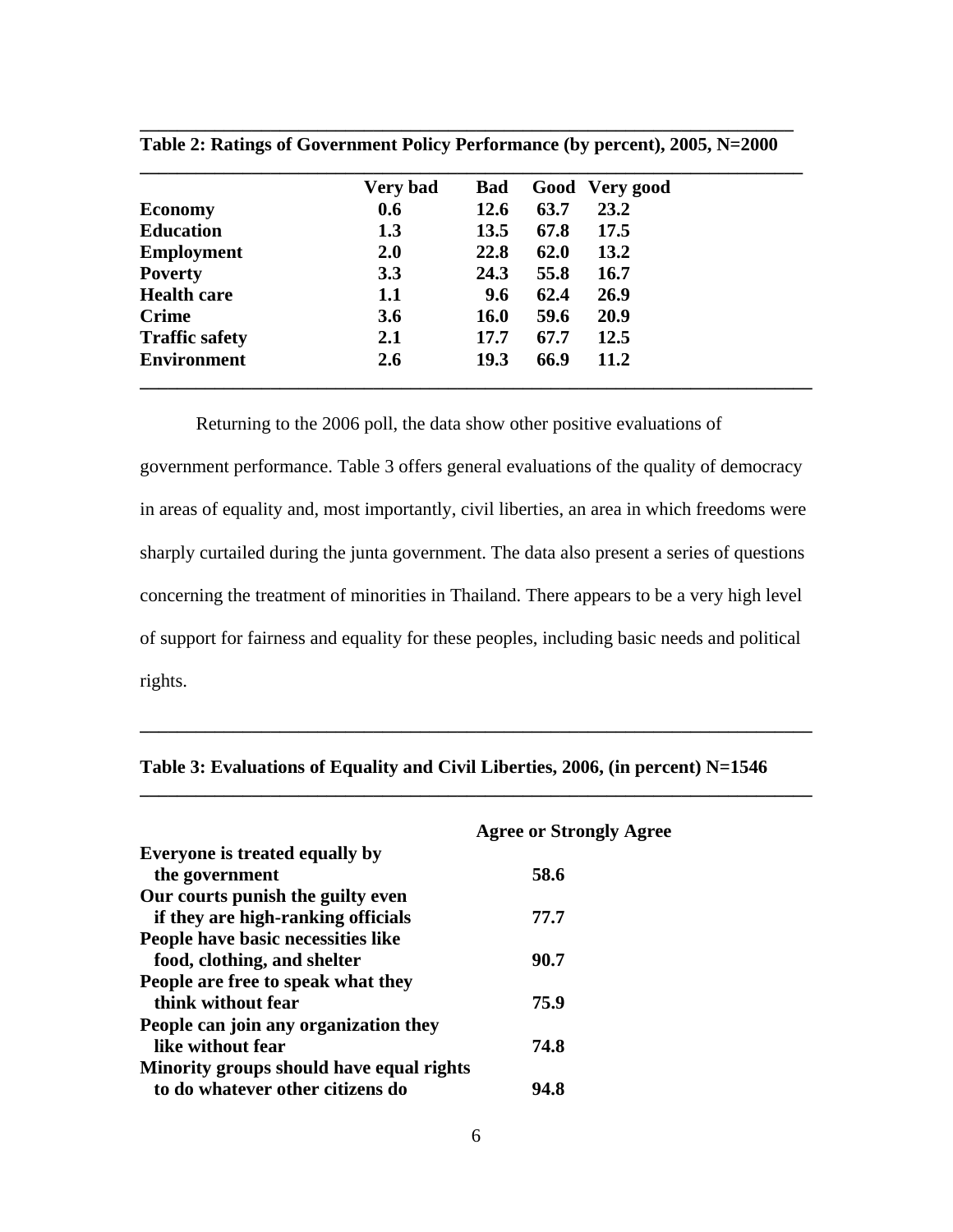Even more important, given ostensible grounds for the coup, is the perception of corruption only a few months away from the overthrow of a democratically elected government. Table 4 shows not only a low degree of perceptions of government corruption, but also a very low level of personal experience of corruption, even compared to the 2002 poll. Ironically, by 2006, the proportion of respondents believing that "hardly anyone is involved in corruption" doubled, while those expressing a belief that government officials are corrupt declined. In addition, respondents with personal experiences of corruption declined by half (32.4 percent to 16.2 percent). The ostensible reason for the overthrow of a democratically-elected regime was not perceived by the general public, and, in fact, perceptions of government had actually improved, a far different picture from public discourse in the news media.

**\_\_\_\_\_\_\_\_\_\_\_\_\_\_\_\_\_\_\_\_\_\_\_\_\_\_\_\_\_\_\_\_\_\_\_\_\_\_\_\_\_\_\_\_\_\_\_\_\_\_\_\_\_\_\_\_\_\_\_\_\_\_\_\_\_\_\_\_\_\_\_\_** 

|                                         | 2002 | 2006 |
|-----------------------------------------|------|------|
| How much corruption and bribery is      |      |      |
| there in the national government?       |      |      |
| <b>Hardly anyone is involved</b>        | 7.4  | 15.0 |
| Not a lot of officials are corrupt      | 58.3 | 55.5 |
| Have you personally witnessed an act of |      |      |
| corruption or bribe-taking by a         |      |      |
| politician or government official       |      |      |
| during the past year                    | 32.4 | 16.2 |

| Table 4: Perceptions of Corruption in the Government of Thailand, N=1546 |  |
|--------------------------------------------------------------------------|--|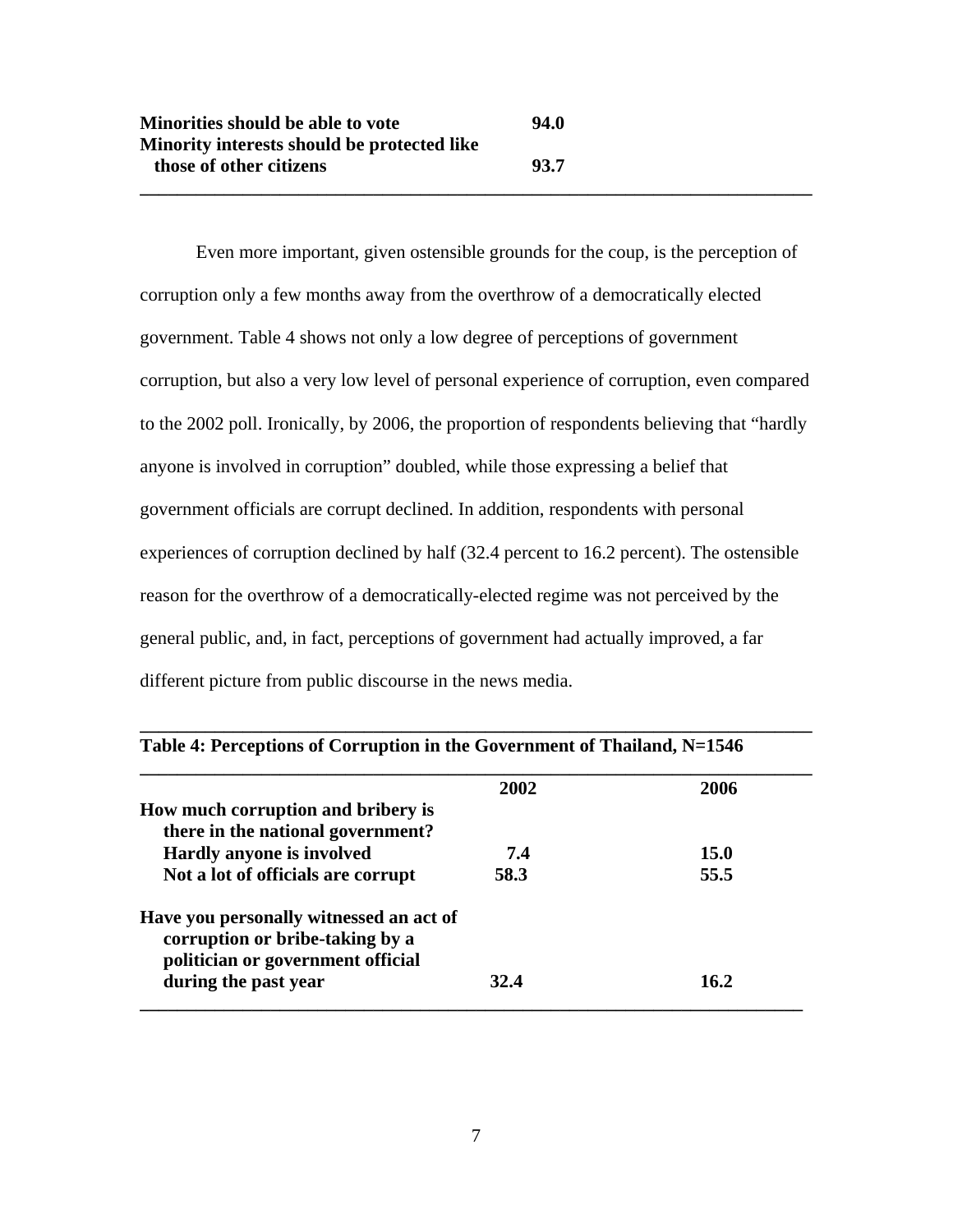In terms of "consumer satisfaction," then, the indicators point to a relatively high level of satisfaction with the quality of democracy in Thailand as late as four months before the coup swept aside fifteen years of democratic progress and a highly popular constitution, returning Thailand to a previous system of elite rule. How was it possible to revoke democracy in the face of widespread popular approval of the state of democratic government in Thailand? The answers lie embedded in deeply rooted cultural factors seldom addressed in discussions of Thai democracy. It is to this cultural context that we now turn for evaluating the status of democracy in Thailand today.

#### **Does Culture Matter?: Foundations of an Inegalitarian Society**

Most analyses of democracy as it exists in Thailand use traditional templates to evaluate democratic systems throughout the world. These include free and fair elections, active political competition, and even basic civil liberties. Questions of equality are generally considered as economic dimensions and are relegated to criteria associated with "substantive democracy." Underlying pictures painted by indicators of these variables, at least in the Thai case, however, is a centuries-old culture based on fundamental inequalities, not explicitly of wealth, but of status derived from proximity to the monarchy.

 The intricacies of what is called the "sakdhina" system are too complex to be addressed here. Its crude translation refers to a place of honor derived from control of land, essentially land bestowed by the king. More recently, it has come to mean honor as a function of "place" or status. Thai society is organized around the hierarchical system of "place" in which everyone knows to pay proper respect to "superiors" as a function of age, education, occupation, and other cues, such as respect for monastics, and persons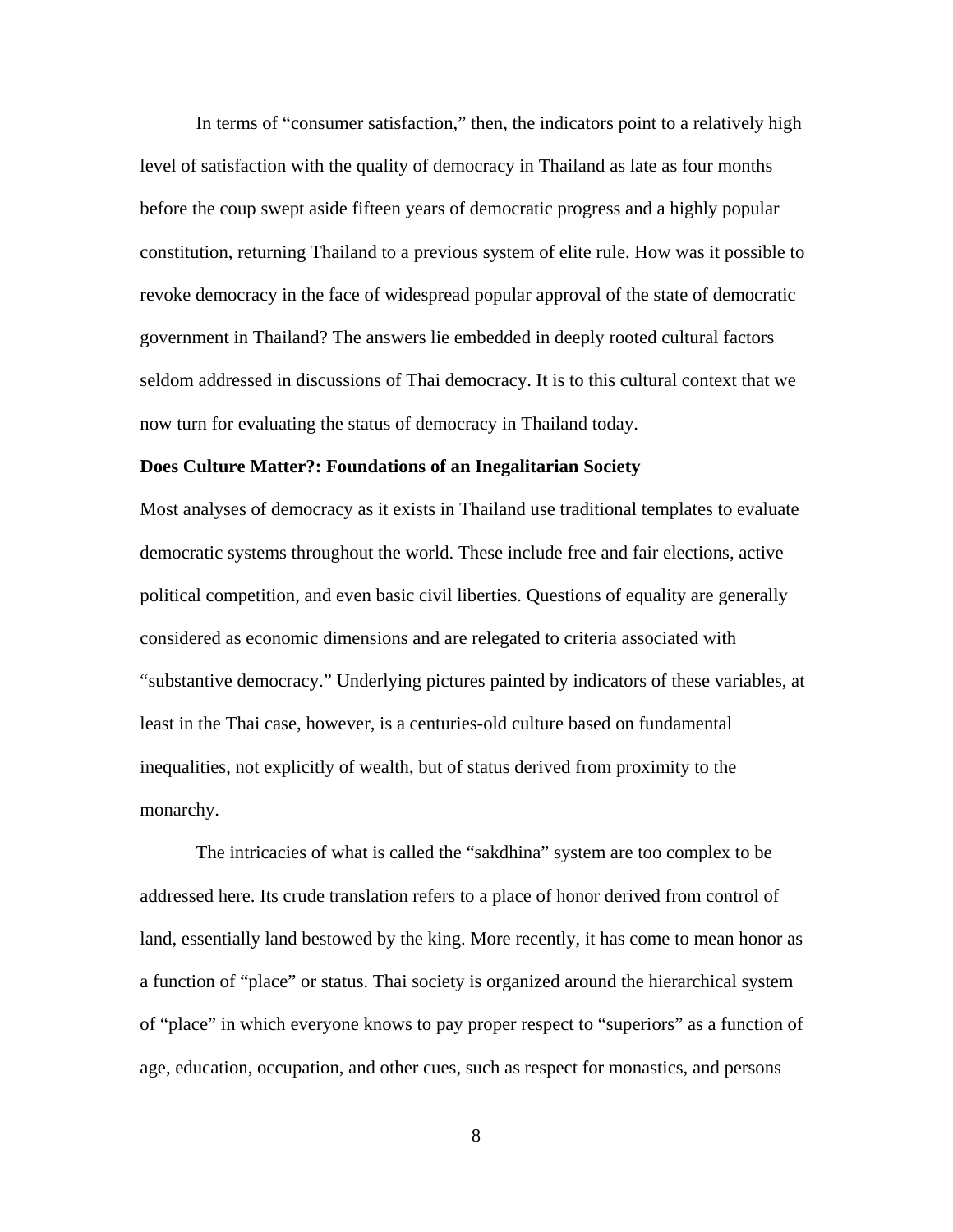associated, however remotely, with the historic monarchy, who constitute a significant portion of leadership in government, the media, and universities, particularly in Bangkok. The key concept for Thais, as formulated by M.R. Kukrit Pramoj, who was largely responsible for restoring the sakdhina system during the 1950s, after its undermining in the overthrow of the absolute monarchy, is "Know thy place," meaning that citizens should accept the status to which they are born and to be content with it.

 The ideology of "place" was elevated as a characteristic of national identity by Pramoj, intellectual leader in the revival of the monarchy under the authoritarian national leader Field Marshall Sarit Thanarat. Contrary to the liberal ideology of the 1932 overthrow of the monarchy that the nation and its sovereignty belong to the people, the concept of "sakdhina" promotes an ideology based upon the notion that all beneficence flows from the monarchy, all liberties – and even democracy – are granted to the people by the king, and the social structure rightly divides people into hierarchical classes according to their birthright (Sattayanurak,  $2007$ ).<sup>[4](#page-9-0)</sup>

 This understanding of fundamental Thai identity as "sakdhina" has been established by government-supported intellectuals and propagated through the media and the governmentally controlled school system. Virtually all Thais are socialized into this view of identity in which their status or "place" is given to them by birth. Reinforcement of this ideology comes by means of several rituals, including the traditional form of greeting, the "wai," in which the "inferior" initiates the traditional greeting to which the "superior' may or may not respond. Sattayanurak suggests that this internalization of inequality prevails because the Thai media and education system have not been reformed

<span id="page-9-0"></span><sup>&</sup>lt;sup>4</sup> The description of "sakdhina" in this paper comes from the doctoral dissertation of Saichol Sattayanurak, which is in press. The chapter, "The Construction of Mainstream Thought on 'Thainess' and the 'Truth' Constructed by 'Thainess'" was translated by Sarinee Achavanuntakul.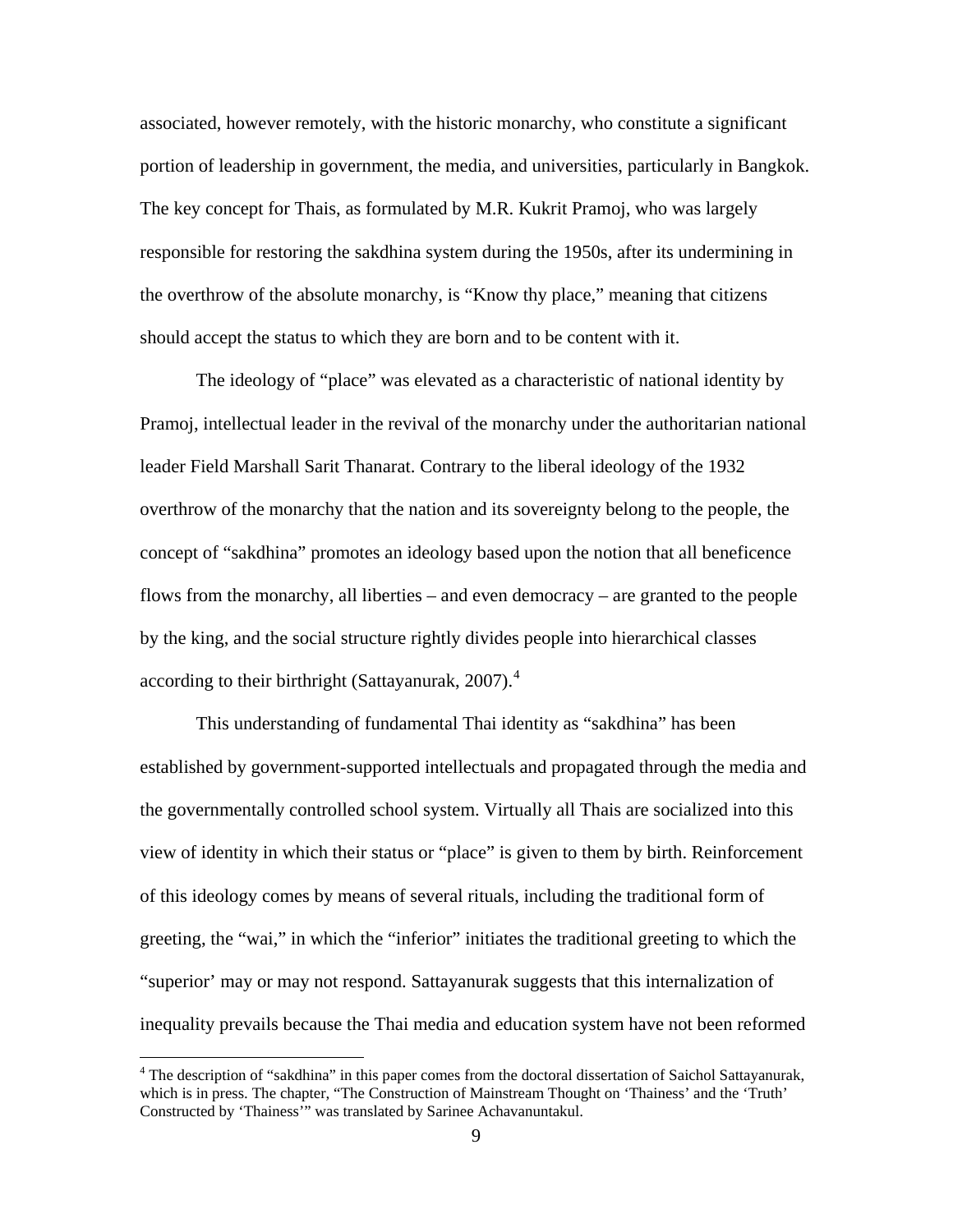to express an ideology characterized by equality, in which there would be a social space for all groups of people to attain justice and freedom to live a dignified life.(p.1) What is important for political analysis, however, is the realization that the course of democracy in Thailand cannot properly be understood apart from how the "sakdhina system" qualifies almost every aspect of democratic discourse.<sup>[5](#page-10-0)</sup>

 The overall ideology of sakdhina has several implications that profoundly structure Thai attitudes towards politics and government:

 1. The king controls the government's use of power. This premise creates a dichotomy between "government" and "administration." The former may be democratically elected; however, elected governments come and go, but the bureaucracy is the one constant in the Thai polity. A corollary is that because the king is the moral compass of the nation, there is no need for democratic political structures, such as parliaments or checks and balances mechanisms to supervise the government's use of power, as long as there is a king. In this view, democratic institutions are of secondary consequence, as the king will insure that the government does not abuse its authority. In fact, it is appropriate for the king to obstruct any activity seen as governmental abuse of power. (Sattayanurak, 22)

 2. Sattayanurak argues that part of the propaganda restoring the sanctity of the royal institution was a belief in the correctness of an unequal social structure, in which "people have no political right or freedom to participate in any decision-making process about the use of resources and checks-and-balance mechanisms…..there is no need for democratic institutions (such as the parliament or independent organizations) to supervise

<span id="page-10-0"></span><sup>&</sup>lt;sup>5</sup> When one of the authors asked two educated Thai adults whether Thais believed that "we hold these truths to be self-evident, that all people are created equal," the response was, essentially, "absolutely not."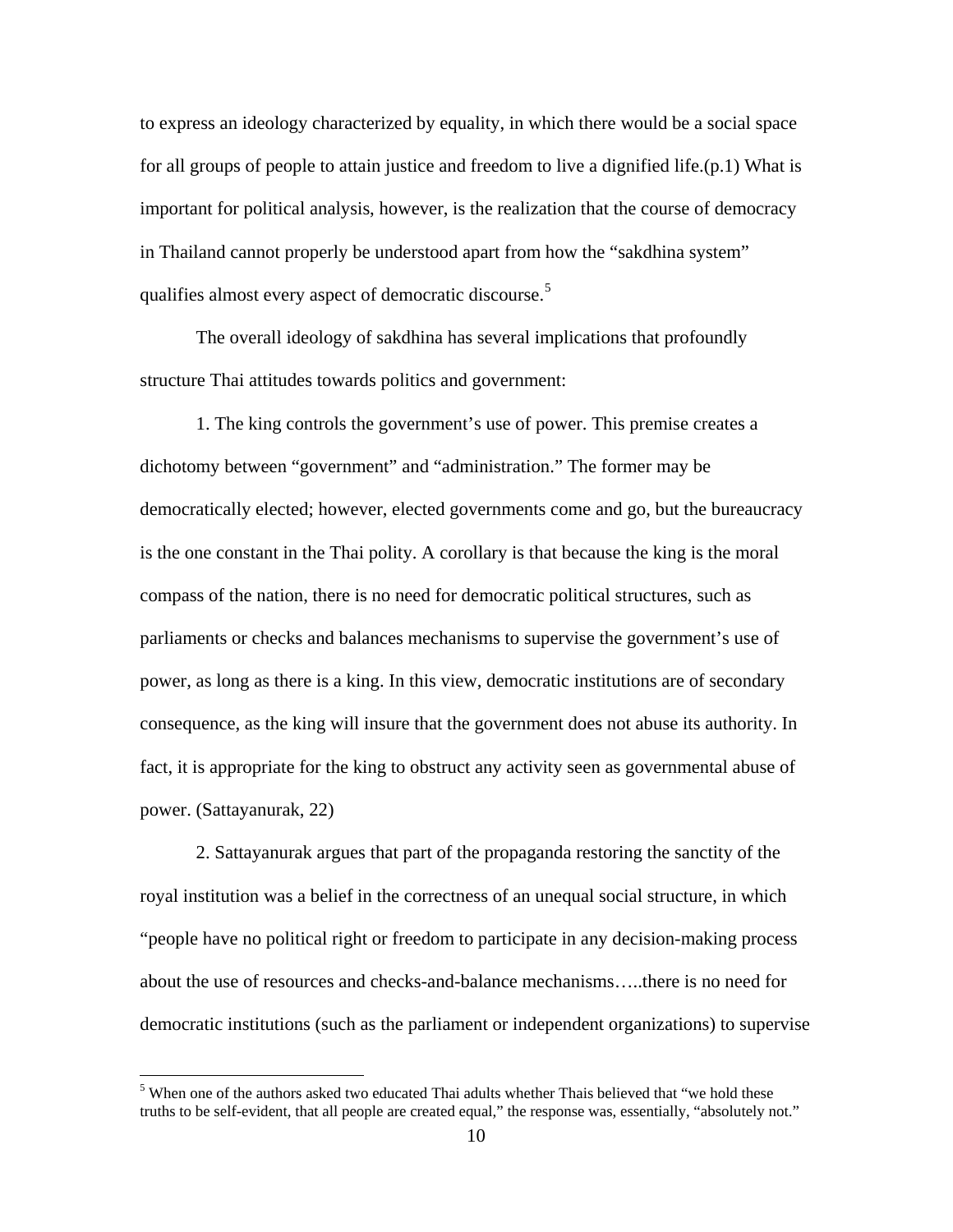the government's use of power, because Thailand has the king to supervise the government, to ensure that it will not abuse or misuse its authority." (21) A good democracy is an elite guided society, defined as a society "without politics."

 Only when a ruler can be free from politics, defined as struggles over power and interests, can there be a "good" society. Ills that afflict the Thai nation are due to "politics;" therefore, "non-political" institutions, such as the bureaucracy, the military, and, most explicitly, the monarchy, are, in principle, above politics. Part of the socialization process is perpetuation of a belief that "Thais do not want political freedom to demand rights relating to natural resources, and they also feel that such freedom will cause chaos. Therefore, what they demand is a decisive and strong (ruler), not a strong civil society." (Sattayanurak, 25)

 3. Order is preferable to freedom. Whenever someone disrupts order (defined as disrupting the "know thy place" principle), the ruler is entitled to use violent means to suppress that disruption. This principle, perhaps more than the others, helps to interpret the process of coups and counter-coups that, until 2006, seemed to be a thing of the past.

 This ideology has corrupted traditional understandings of political democracy in Thailand. The concept of sakdhina clearly elevates the position of a hierarchical aristocracy at the expense of traditional instruments of democracy, such as prime ministers and parliaments. In this understanding, the importance is not in having democratic institutions, but in having "good people" to administer the government. Because the masses do not have the competence to criticize government policies, critics of the government must focus on moral deficiencies. This means that a strong leader, even a dictatorship, is not "bad" government, as long as the leader is "moral" and can be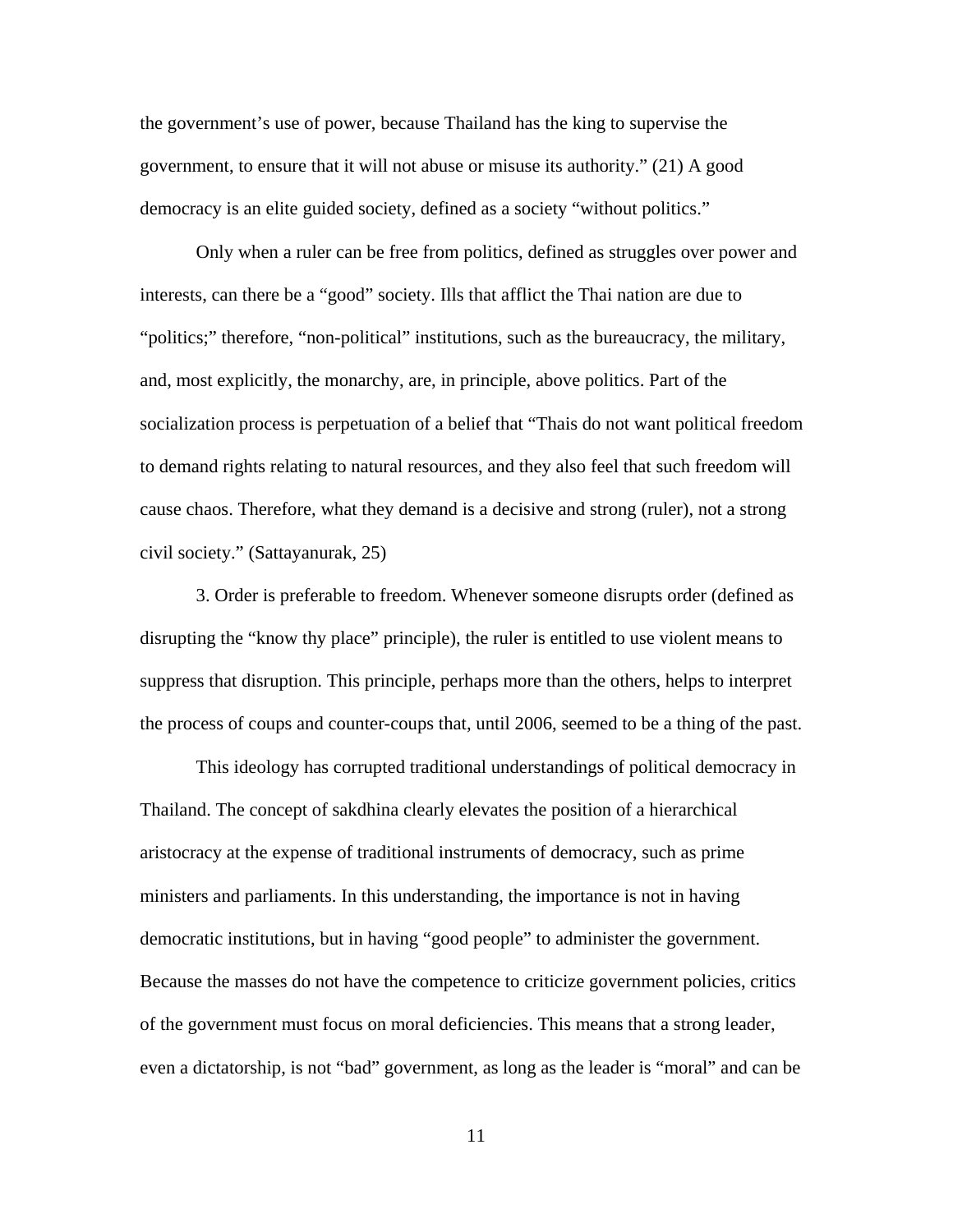seen as working for the best interests of the people. One consequence of this view is that the king must be seen as "good" and free from criticism over public affairs; another is that most political parties conduct campaigns that are not presentations of policy alternatives, but highly personalized in terms of the "worthiness" of party leaders.

 Guardians of the "sakdhina" system work assiduously to ensure that government in Thailand is weak. One problem for the aristocracy with the 1997 constitution was that it encouraged strong party government. Truly strong government threatens the autonomy of the bulwarks of the aristocracy – the monarchy, the military, and the bureaucracy. Thaksin Shinawatra also began to assert authority over military promotions and interfered with this bastion guarding a system dominated by historic elites, whereas previously these matters were left to military insiders. Finally, he began to assert political authority over the bureaucracy, particularly the Ministry of Interior, and the bureaucratic polity, the most stable instrument of Thai governance, would not go quietly. Above all, Thaksin's threat to the old system was that he assumed sovereignty derived from the people, apparently forgetting the hallmark of Thai governance that "the king controls the government's use of power." (Sattayanurak, 20)

 Contrary to many nations in which the middle class is the engine of democracy, the middle class of Thailand represents two fundamentally divergent interests: 1) an emerging class of entrepreneurs who have difficulty responding to rapid social and economic change in Thai society consistent with a hierarchical social order, and 2) an aristocracy associated with the traditional social hierarchy from which they benefit. The latter find themselves at odds with rural masses, unless they are compliant enough to become politically quiescent, allowing the right of place to guide them through politics.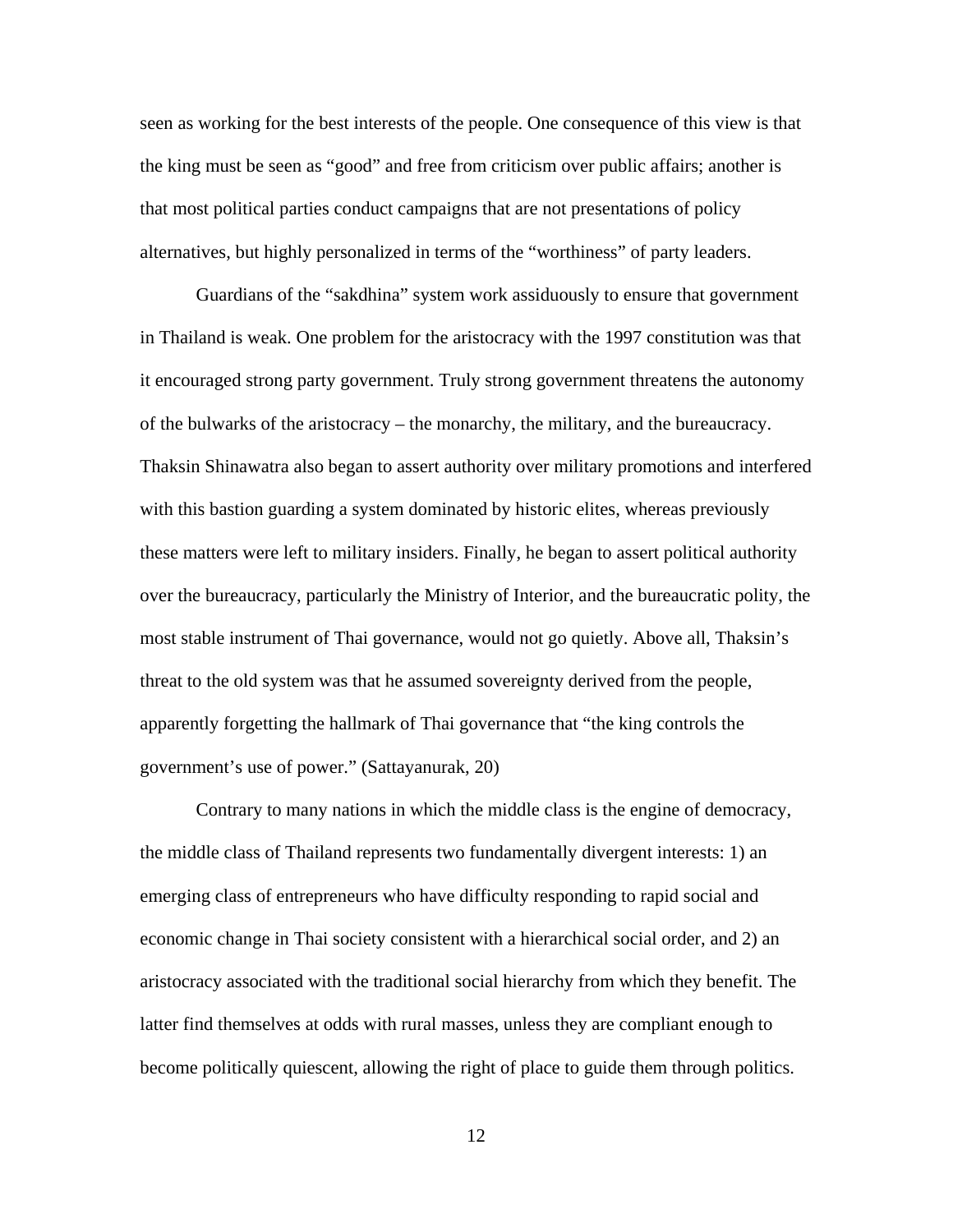As one representative of sakdhina-guided intellectuals put it, "The problem with Thaksin is that he mobilized the poor and got them involved in politics; and the problem with that is that the poor vote differently from the middle class."<sup>[6](#page-13-0)</sup>

 The struggle between elites and democrats also takes shape as conflicts between Bangkok and the hinterland. Political dimensions of this cleavage represent a resurrection of the "two democracies" thesis that essentially pits the politics of Bangkok against politics of the rural populations. Polls, taken in 2005 and 2006, indicated growing divisions between urban and rural populations on some of the most fundamental social and political dimensions and post-coup reports on the financial situations faced by farmers in the Northeast underline growing tensions between rural areas and the Bangkok metropole, since the current regime returned government to traditional dominance by Bangkok interests less concerned for adversities in the hinterland.

In the Thai context, scholars have noted disparities in approaches to democracy based upon class or status, as well as urban-rural cleavages within society, but Anek Laothamatas (1996) suggests that the most fundamental cleavage operating in Thai democracy is the sharp differences in political cultures between Bangkok and the essentially rural hinterland. Thailand is a "tale of two democracies": one, of sophisticated urban elites (with origins or current residency in Bangkok), the other rural, often isolated, parochial interests that view political activity, especially elections, as opportunities for personal gain in a Downsian sense (Downs, 1997). Among other differences between urban and rural constituencies is that (according to the "Bangkok" view):

 Voting in farming areas is not guided by political principles, policy issues, or what is perceived to be in the national interest, all of which is (regarded as)

<span id="page-13-0"></span><sup>6</sup> Thirayuth Boonmi, quoted in the Bangkok Post, 3/12/2006.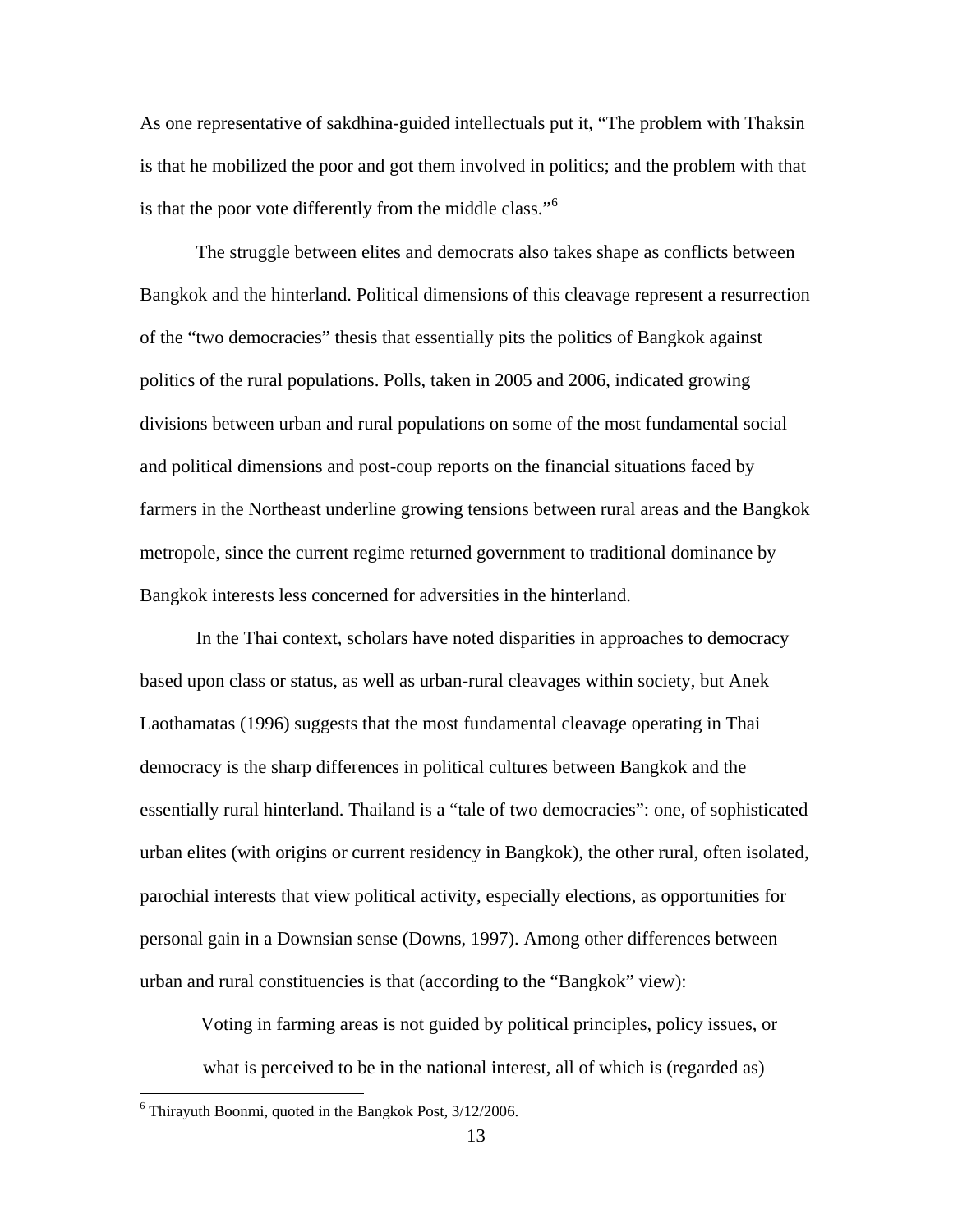the only legitimate rationale for citizens casting their ballots in a democratic election. The ideal candidates for rural voters are those who visit them often, address their immediate grievances effectively, and bring numerous public works to their communities (202).

 The ability of rural constituencies to acquire substantial political power in the parliament under conditions of electoral democracy often leads to doubts among members of the middle class who view the traditional order as threatened, the upper class, the mass media, and even academics – many, if not most of whom are deeply committed philosophically and otherwise to sakdhina -as to the efficacy of the democratic process. For these groups, "democracy turns out to be the rule of the corrupt and incompetent" (Laothamatas, 208). This puts them in a dilemma: although they oppose authoritarian rule in principle, they hold representatives from rural constituencies in contempt, regarding them as "parochial in outlook, boorish in manner, and too uneducated to be competent lawmakers or cabinet members" (Laothamatas, 208).

 The problem is that urban, educated, cosmopolitan candidates, who are skilled policy experts, are often held in equal contempt by villagers. They are often regarded as being alien to rural electorates in terms of taste, culture, and outlook, who "fail to stay close to the voters in both a physical and cultural sense" (Laothamatas, 208). Veiled contempt for rural-dwellers by sophisticated Bangkok elites posed no problem under authoritarian regimes. Once democratic elections tipped the balance in favor of rural areas, however, significant gaps in perceptions of and commitments to democracy have developed.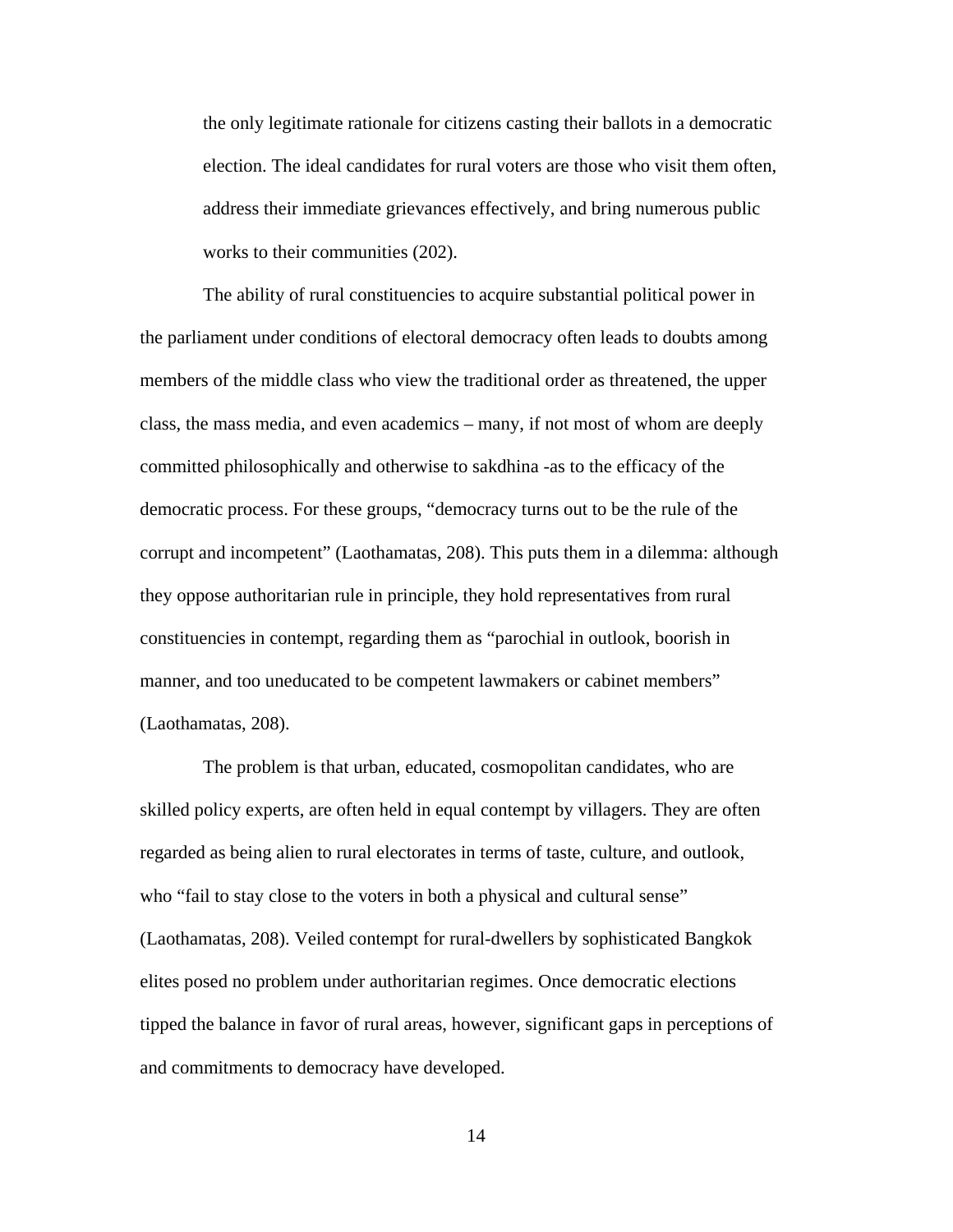These cleavages have, over the past decade, produced considerable political conflict that until recently seemed to be abating. Laothamatas argues that this fundamental conflict cannot be resolved until the Bangkok middle class accepts alternative versions of democracy that make room for understandings and aspirations of rural voters, especially the need for the rural poor to draw benefits away from the center and distribute them toward rural areas. "Ideally, patron-client ties might be replaced by a more responsive and effective system of local government. On top of that, voters are to be convinced that principle or policy-oriented voting brings them greater benefits than what they may get from local patrons" (Laothamatas, 223).

There is growing evidence, also, that, while the Bangkok middle class opposes authoritarian forms of government that restrict individual freedoms and exercise a heavy hand over commerce, the uncertainty of changes in government, even by democratic processes, is often viewed as destabilizing the economic environment on which entrepreneurs depend. The possibility that government may be seized by politicians with "populist" agendas poses an even greater threat to the interests of a class that stands significantly above the average voter in Thai elections.

The traditional emphasis on the "middle class" (that characterizes Bangkok "culture"), as an engine of democracy appears to be declining in favor of a view that middle-class support for democracy exists primarily when it coincides with class interests in curbing the power of government. This means that one cannot expect middle-class enthusiasm for democracy when it poses conflicts with private interests of the middle class. This latter view is expressed both by Laothamatas (1996), who argues that the 1991 coup could not have been sustained except for support from the middle class, and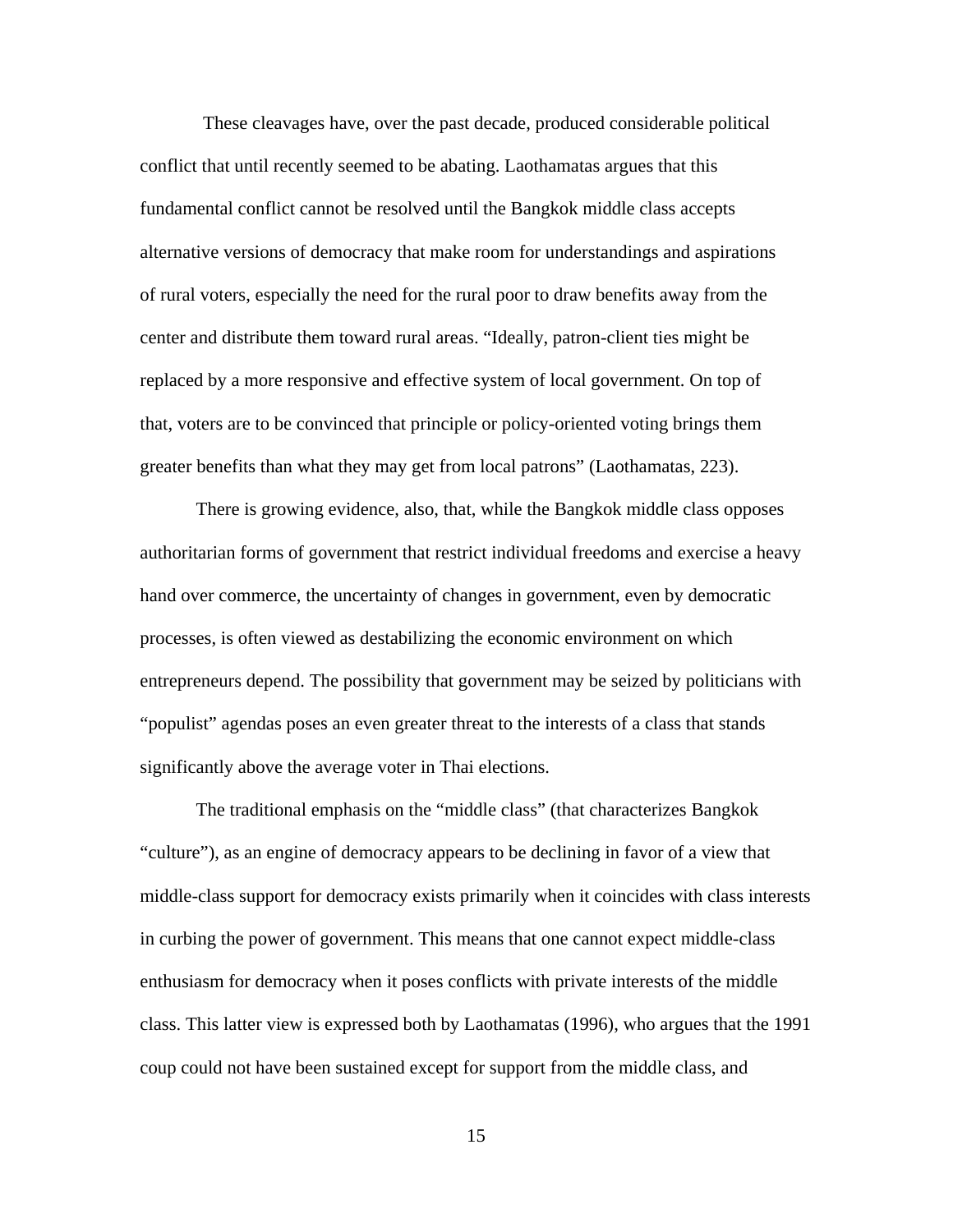Samudavanija (1998), who notes that the role of the middle class in Thailand, vis- a-vis democracy, has been "reactive rather than proactive" (156) and that its primary interest in democracy has been "to safeguard their own freedom and the freedom of the market" (158). Similarly, the coup of 2006 is often conceived as a revolt of the Bangkok-middleclass against dominance of the government by populist politicians who gain their support from rural masses.

 The recent political conflict in Thailand thus represents a resurrection of the "two democracies" identified by Anek Laothamatas (1996) that essentially pits the politics of Bangkok against the rural North, Northeast, and Central regions from which the majority party, Thai Rak Thai, drew its strength. Underlying this cleavage is a division rooted in the history of Thai politics, but only now becoming critical to social stability as a result of advancing democracy in the Thai nation. Until the development of democracy, Thai politics was dominated by the Bangkok aristocracy, even though Bangkok comprises only about 15 percent of the population of Thailand. As democracy began to take hold (with each voter in the rural areas counting as much as each voter in Bangkok), it was only a matter of time before political power would shift to the politics and priorities of rural Thailand. The conflict between Bangkok and the hinterland was long in building, but, once the structures of democracy were in place, it was not long before the rural 80 percent asserted their political strength to the alarm of Bangkok elites.<sup>[7](#page-16-0)</sup>

 The ethos of "sakhdina" spills over into the ability to establish the rule of law in Thailand. Hierarchy of status produces quite different outcomes in civil and criminal law. Persons of high status, even when convicted of serious crimes, rarely serve prison

<span id="page-16-0"></span><sup>&</sup>lt;sup>7</sup> In some respects, "Bangkok" is a marker for the core city including the suburbs. In fact, suburban Bangkok (or the Central Region) is even more linked to aristocratic views than the city, itself.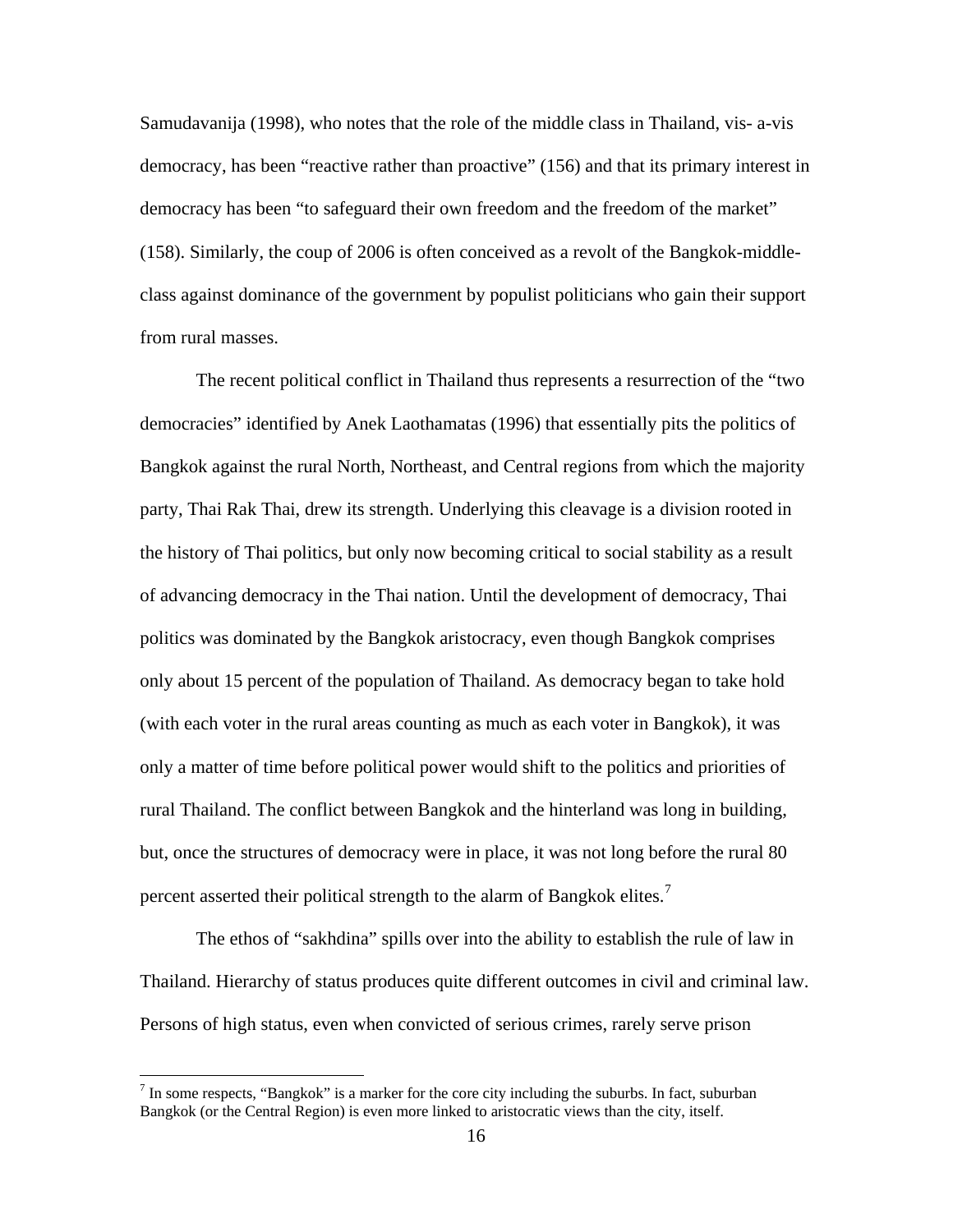sentences. When the son of a powerful politician, Chalerm Yubamrung, shot and killed a policeman in full view of bar patrons, he was spared any serious sentence and, today serves as a deputy minister in the current government. In addition, no serious efforts to bring justice to perpetrators of high level assassination, such as the killing by police of a lawyer who attempted to defend Muslims accused of terrorist activities in southern Thailand. Much of the lack of serious law enforcement or judicial justice relates directly to the system of deference required under "sakdhina."<sup>[8](#page-17-0)</sup>

 But it would be a mistake to view this threat primarily in terms of class or even regional struggle. It is more fundamentally a struggle between aristocrats seeking to defend the sakdhina system and emerging impacts of new ways of thinking about fundamental social structures.

#### **Empirical Evidence of the "Sakdhina" System**

 $\overline{a}$ 

Because the sakdhina system is virtually unique to Thailand, few public opinion polls include questions that measure adherence to a highly structured class system not directly related to economic structures. A national poll conducted in 2005 at the time of parliamentary elections, however offers a clue to the role of sakdhina in supporting military coups against elected governments, as well as the role of Bangkok as the guardian of the sakdhina system.

 Examining responses on a 1 to 10 point scale of differences between Bangkok and the rest of Thailand on the question "Even if a government is democratically elected, if it is corrupt, the military should intervene to improve the situation," an ANOVA reveals no differences in means. When the distributions in each category are examined, however, the

<span id="page-17-0"></span><sup>&</sup>lt;sup>8</sup> See article by Jonathan Head, BBC News, 4/7/08. Head relates the "untouchability" of Thai elites to their wealth, but this connection is more associated with sakdhina status. (Of course, sakdhina status and wealth are not uncorrelated.)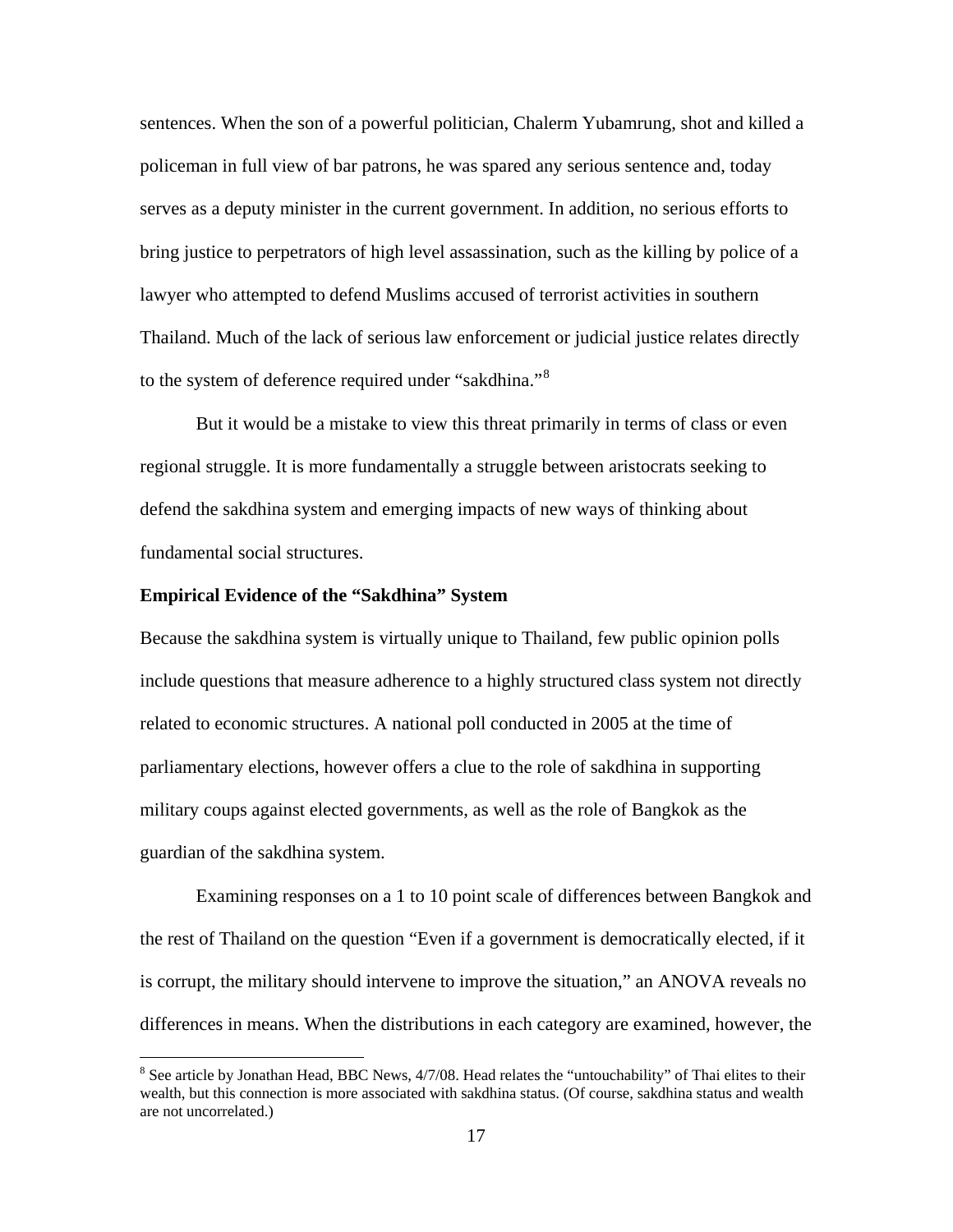non-Bangkok portion of the sample exhibits a relatively normal distribution, but Bangkok respondents are highly polarized with 44.6 percent responding "Strongly Agree" and 34.8 percent responding "Strongly Disagree." In other words, nearly 80 percent of respondents locate themselves at the most extreme ends of the scale.

 A question that measures adherence to norms of an elite-guided society evokes a similar response. When respondents are asked whether they agree or disagree (10 pt. scale) with the statement "People with high education should have more influence in politics than low or non-educated people," 63.8 percent of Bangkok residents fall into category 10, "Strongly Agree," while only 29.9 percent of non-Bangkok residents identify with this category. Table 6 helps to put in perspective the complex relationships among attitudes and opinions that are involved in the continuing conflict between elites and masses in Thailand:

**Table 5: Regression of Support for Military Action Against Democratically Elected Governments: "Even if a government is democratically elected, if it is corrupt, the military should intervene to set things right."** 

**\_\_\_\_\_\_\_\_\_\_\_\_\_\_\_\_\_\_\_\_\_\_\_\_\_\_\_\_\_\_\_\_\_\_\_\_\_\_\_\_\_\_\_\_\_\_\_\_\_\_\_\_\_\_\_\_\_\_\_\_\_\_\_\_\_\_\_\_\_\_\_\_** 

**\_\_\_\_\_\_\_\_\_\_\_\_\_\_\_\_\_\_\_\_\_\_\_\_\_\_\_\_\_\_\_\_\_\_\_\_\_\_\_\_\_\_\_\_\_\_\_\_\_\_\_\_\_\_\_\_\_\_\_\_\_\_\_\_\_\_\_\_\_\_\_\_** 

| <b>Variable</b>                                               | Reg. Coeff. | <b>Beta</b> | Sig. of t |
|---------------------------------------------------------------|-------------|-------------|-----------|
| <b>Education</b>                                              | $-.170$     | $-.090$     | .000      |
| People with high education<br>should have more influence      |             |             |           |
| in politics than low or non-<br>educated people               | .198        | .170        | .000      |
| People who have bad reputations<br>cannot do well in politics | .060        | .061        | .007      |
| Constant                                                      | 4.638       |             | .000      |
| $R$ -square = .046                                            |             |             |           |

It is important to note that people with higher levels of education are significantly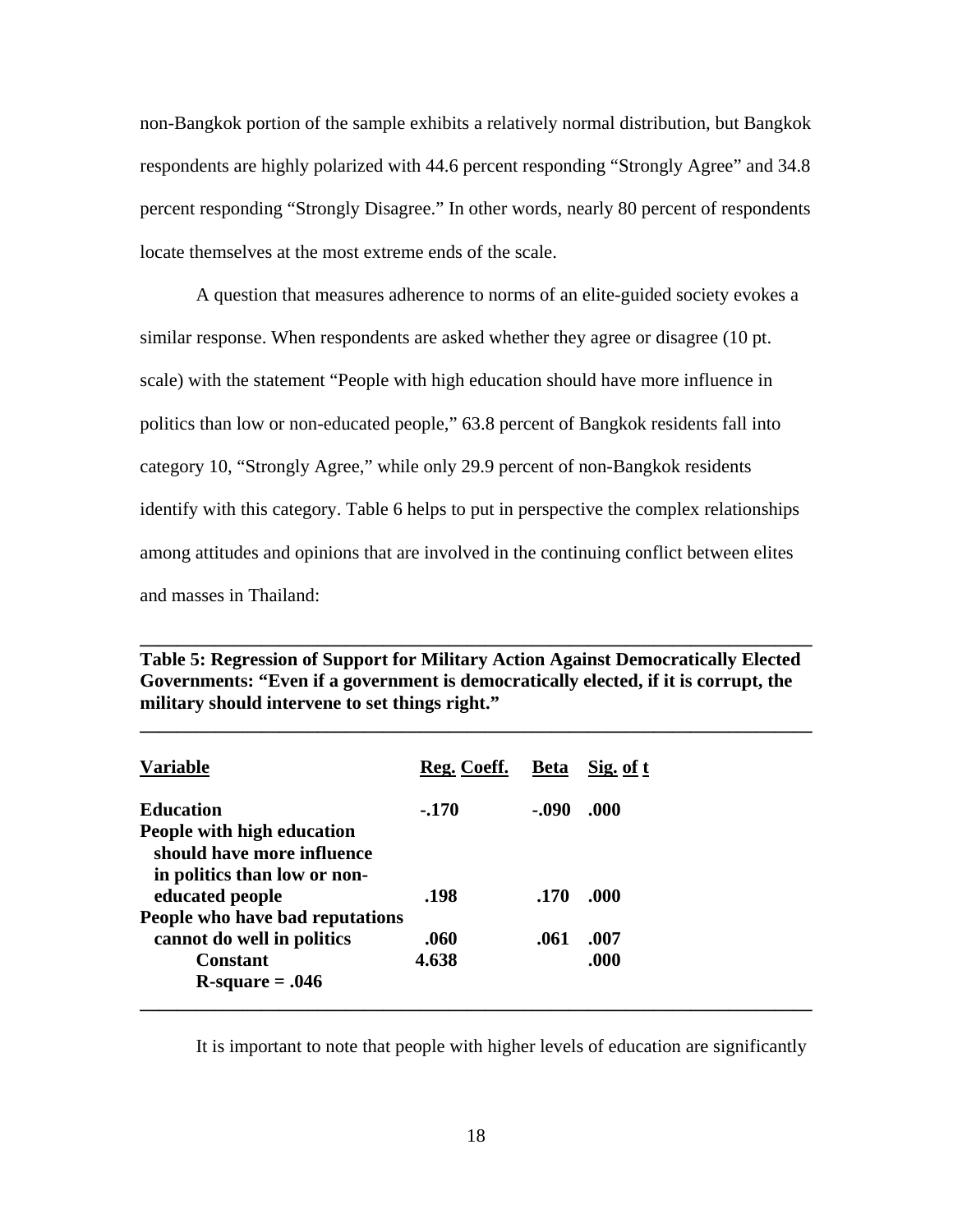opposed to military intervention. In fact, there is no association between level of education and the belief that more highly educated people should have more influence in politics, so issues of collinearity can be ruled out. On the other hand, a second attitudinal variable, attitude of respondents who draw a moralistic connection between reputation and political leadership, tends to support resort to a coup. This variable is consistent with a sakdhina view of Thai politics and society in which the issue is always, primarily, the "morality" of those who govern rather than the policies they follow.

 Because the level of education defining an interest group or class is independent of the attitude that more highly educated persons are more fit to govern, there is a reasonable inference that this view arises from a different form of socialization than one based in traditional class or status dimensions. It is, however, consistent with the ideology of sakdhina, and one that largely supports an aggressive role for the military to bring down even democratically elected governments when necessary to restore "order" in the sense of adherence to an inegalitarian ideology now being contested, as the conflicting ideology of democracy has expanded among the people of Thailand. Whether democracy can survive against a deeply rooted culture of inequality remains to be seen, but this conflict will be the decisive factor in the future of Thai democracy.

#### **Conclusion**

This analysis brings in "culture" as the way of understanding the state of democracy in Thailand. In effect, it posits a culture war as the key to the struggle for democracy. In conventional analyses of democracy in Thailand, the data, even as the coup bringing fifteen years of democracy to an end was imminent, indicate a very high level of support for democracy, support for civil liberties, and a high level of satisfaction with the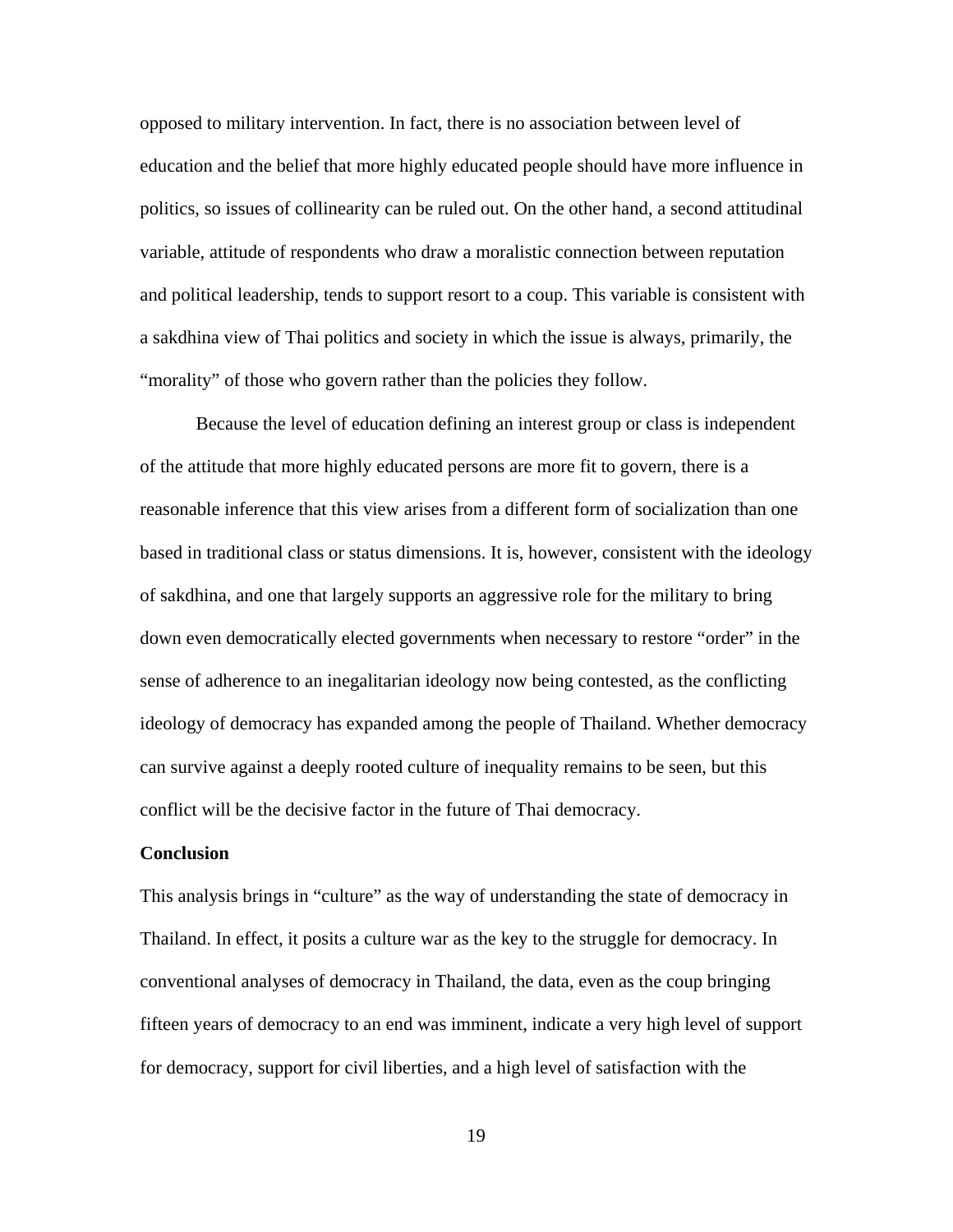democratically elected government. Lurking beneath this confident picture, however, was an aristocratic ideology, in place at least since the 1950s, fundamentally at odds with the development of democracy or its continued consolidation.

 This ideology, commonly called "sakdhina," is based upon the premise that Thais are by no means born to citizenship as equals. To the contrary, it holds that citizens are born to a specific status in life and that the key to the good society is that everyone "knows their place."<sup>[9](#page-20-0)</sup> Sakdhina, however, is not really similar to a caste system. It is not based upon ethnic, religious, or specifically cultural characteristics. Furthermore, it represents a constructed identity of "Thainess" in which all rank and status is related to proximity to the monarchy and, unlike the Indian caste system, does not privilege persons of lesser rank. It is, nevertheless, an identity to which Thais are socialized from early years, specifically in the educational system, but also in public rituals. The power of this socialization process, now extending over 50 years, cannot be underestimated.

 Sakdhina is also designed to limit political space, especially to ordinary people in two ways: first, by defining the political arena as immoral in nature because it represents an area of contention and conflict of interests; second, by reducing the space of political participation, so that government is left to the appropriate instruments of the monarchy – the military and the bureaucracy. This allows concentrations of political power in the central government, specifically in Bangkok. One example of the growing struggle between the Bangkok aristocracy which defends sakdhina and the rural populations in the hinterland is the opposition by the central government to decentralization, especially when it includes devolutions of authority to the local level. Efforts to decentralize

<span id="page-20-0"></span><sup>&</sup>lt;sup>9</sup> Prawas Wasi, noted national moralist, in a public speech attended by one of the authors stated that "The problem with Thais is that they aspire too much. They should go back to plant their rice fields and be happy."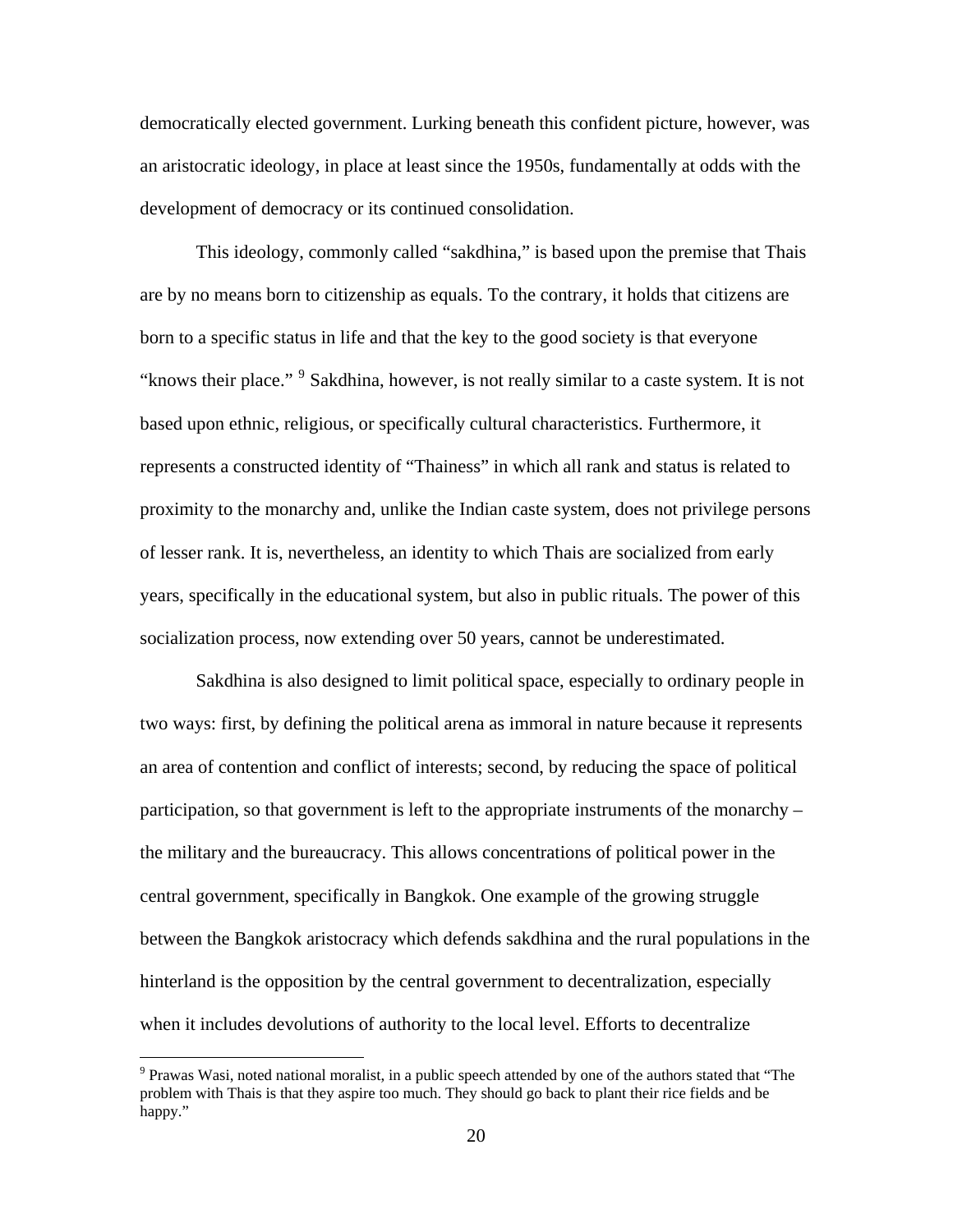authority have been systematically thwarted by the Ministry of the Interior, whose administrative structure makes it virtually impervious to political control.

 As democracy has flourished, political power has begun to transfer to rural populations who constitute an overwhelming majority in Thailand. When rural citizens count as much as urban elites (as they inevitably do in a democratic system) elites feel threatened by prospects of rapid social changes, most specifically in the privileges afforded them in a hierarchical society. One compelling bit of evidence in support of this view is the fact that education which, presumably, defines an elite class of one dimension, is not associated with support for a military coup even if corruption is evident. Respondents who believe that more highly educated people should have more say in government, however, strongly support military intervention if they are persuaded that the government is "immoral" on some dimension. In this context, charges of "corruption" become highly politicized in the context of the sakdhina system. For a substantial portion of the Thai middle class aristocracy, especially royalist sympathizers, academics, the media and other intellectuals who benefit from this hierarchical system, the question is whether they will accept the choice of governors by the masses, if the result is government by people of whom they disapprove. In 2006, these groups manipulated the instruments of power and authority to say that the masses should not be free to choose those who would govern them. Now, the stirrings of anti-democratic sentiments against a popularly elected government have begun again.

 Popular democracy or even "liberal democracy" is difficult to sustain when confronted with a highly mobilized aristocracy controlling the instruments of force. Sustaining democracy confronts even more difficulties when it struggles against a culture